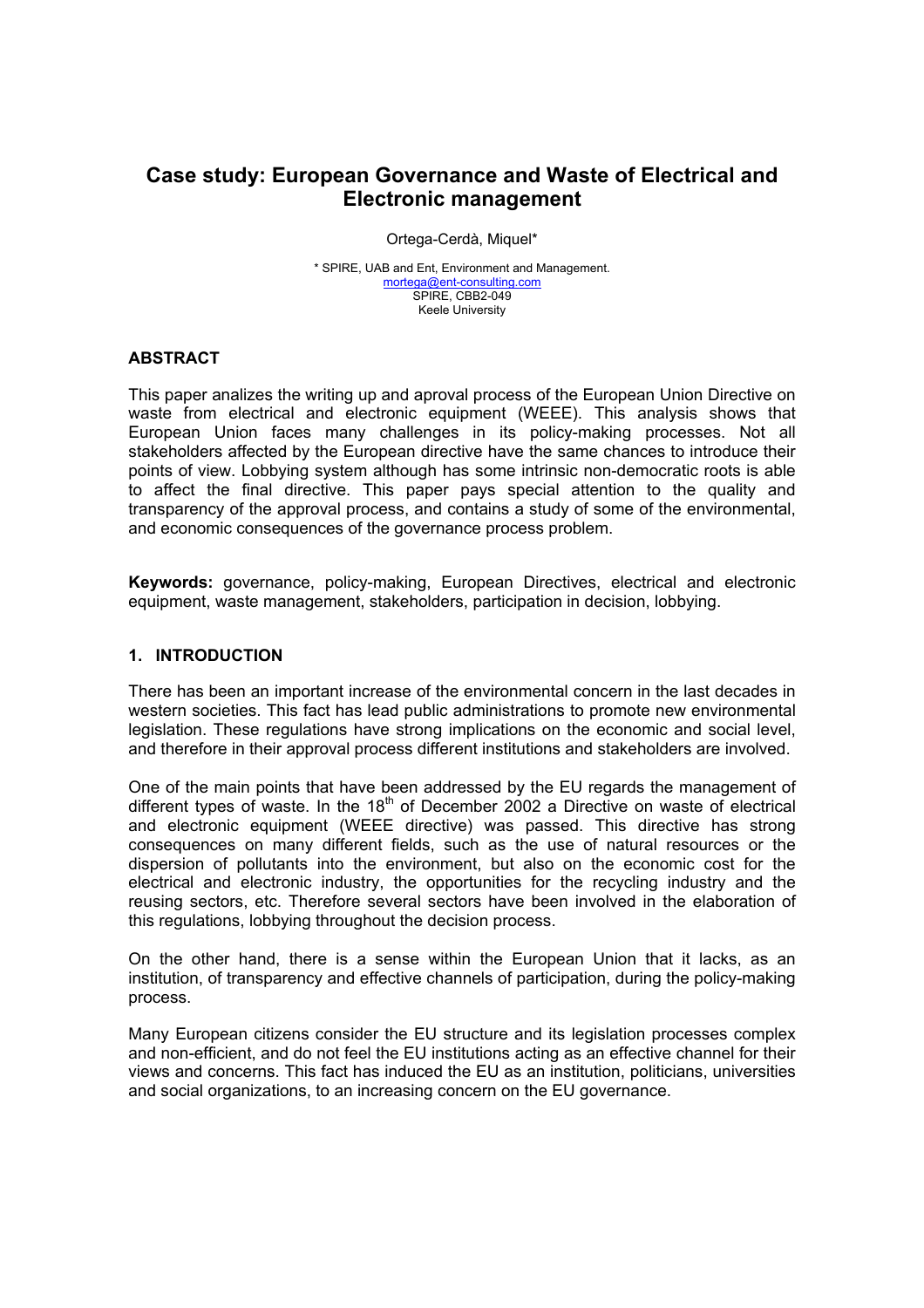As a response to this fact, the EU has prepared the "White paper on European Governance" (White Paper, hereafter) *(1).* The White Paper develops the concept of governance and proposes some improvements for policy-making processes. Many other documents have been set (or are in preparation). In this paper we will just focus on the document "Consultation document: towards a reinforced culture of consultation and dialogue- proposal for general principles and minimum standards for consultation of interested parties by the commission " (Consultation document, hereafter) *(2)* prepared by the EU Commission.

In this paper, we present the case of the WEEE directive as an example for discussing the issues related to EU governance raised in both documents.

The structure of the paper is as follows. Section 2 presents the WEEE environmental problem and the approved directives. Section 3 presents the stakeholders that have been involved in the approval process. Section 4 presents the response of ecological and electric and electronical lobbies to the *White Paper* and the *Consultation document*. Section 5 presents the main discussion points that were raised during the directive approval process and the position of each stakeholder. Section 6 discusses the main differences between recommendations established in the governance "official discourse" and the approval process of WEEE directive. When possible, the ecological and economic impact of this difference is attempted to be established. An analysis of the lobbying system and the different successes they achieved is also done. Section 7 draws some conclusions and recommends key lines for improving governance. Finally, in Annex 1 a summary of the Commission first draft position, the response of all the involved stakeholders and the final directive text can be found.

## **2. EUROPEAN WEEE DIRECTIVES**

#### **2.1. Environmental impact of European WEEE**

The waste stream of electrical and electronic equipment has been identified as one of the fastest growing waste streams in the European Union, constituting 4% of the municipal waste today, and increasing by 16-28% every five years - three times as fast as the growth of average municipal waste. Furthermore, it is one of the largest known sources of heavy metals and organic pollutants in the municipal waste. With a view to the resource intensive production of electrical and electronic equipment, the requirement to recycle this waste will lead to significant resource savings.

Today's generation of WEEE in the European Union is near 6 million tones per year.

Due to WEEE composition, a separate collection is the precondition to ensure specific treatment and recycling of WEEE. This will allow not only their proper treatment, but with their segregation all the remaining urban waste could also be better managed.

Environmental impacts are produced at each stage of the product life. Impacts are produced by its use, by its design (quantity of materials, energetic use) and by its way of disposal at the end of life. In this final step, when the product is introduced in the waste flow, its impact not only depends on the properties of the product but also on the treatment that is done. A complete life-cycle analysis should be performed to understand the full set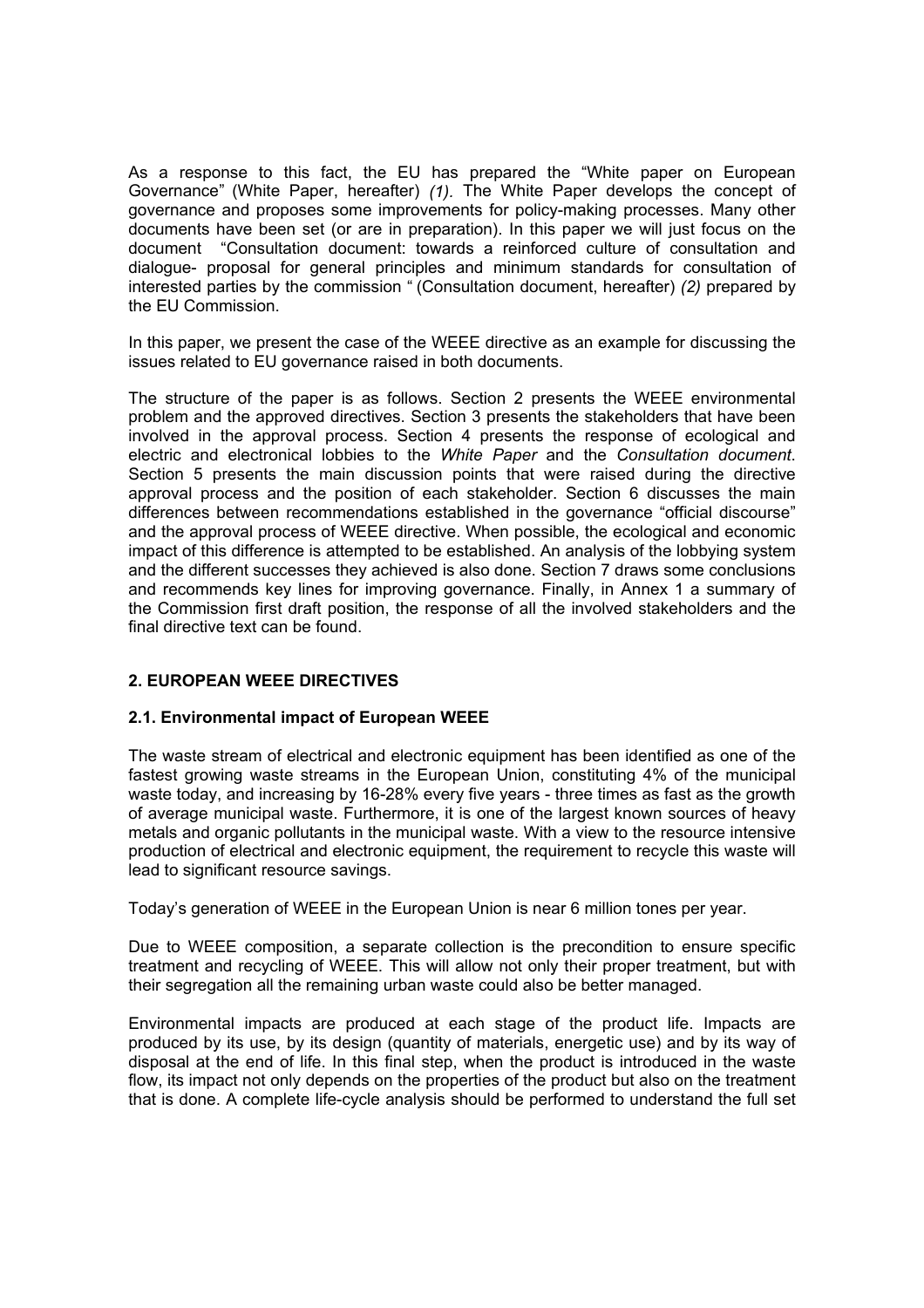of produced impacts, but whilst they are further developed, re-use and material recovery should be considered preferable insofar they are the best environmental option.

Due to the waste management systems that are now in place, near 90 % of WEEE end up in landfills or incinerators.

#### **2.2. EU institutions concern about WEEE environmental damage**

EU institutions concern about WEEE starts a long time ago.

The EU Council, in its Resolution of 7<sup>th</sup> May 1990 (3) on Waste Management Policy, invited the Commission to establish action programs for particular types of waste. Member States identified, *inter ali*a, end-of-life electrical and electronic equipment as a waste stream to be addressed in this respect.

The European Parliament, in its Resolution of 14<sup>th</sup> November 1996 (4), asked the Commission to present proposals for directives on a number of priority waste streams, including electrical and electronic waste, and to base such proposals on the principle of producer responsibility.

The Council, in its Resolution of 24<sup>th</sup> February 1997 (5) on a Community strategy for waste management, invited the Commission to develop, as soon as possible, an appropriate follow-up to the initiative on waste electrical and electronic equipment.

European concern about its ecological impact has lead the Council and the Parliament to implement new Directives. A first draft was presented by the European Comission in June 2000.

As it is established in the Annex II of the WEEE European Directive, some business consultations were carried out in the period 1994-1999 before the first draft of the directive was produced. Some NGOs were consulted as well.

#### **2.3. WEEE directives**

The proposal of the *Directive on Waste of electrical and electronic equipment* establishes measures on the prevention of waste from electrical and electronic equipment, on the collection of electrical and electronic equipment as well as their treatment, recycling and recovery. It is proposed that Member States set up separate collection of WEEE and ensure the proper treatment, recovery and disposal of WEEE. The treatment, recovery and disposal of WEEE will be financed by producers to create economic incentives to adapt the design of electrical and electronic equipment to the prerequisites of sound waste management. Consumers will have the possibility to return their old equipment free of charge. Quantified targets for recycling and recovery are set out.

The proposed Directive *on the restriction of the use of certain hazardous substances in electrical and electronic equipment (RoHS)*, introduces a substitution requirement for those substances in electrical and electronic equipment, which pose the main environmental problems during disposal and recycling of such waste. The aim of this Directive is to support the ongoing efforts to substitute these substances by less harmful ones. The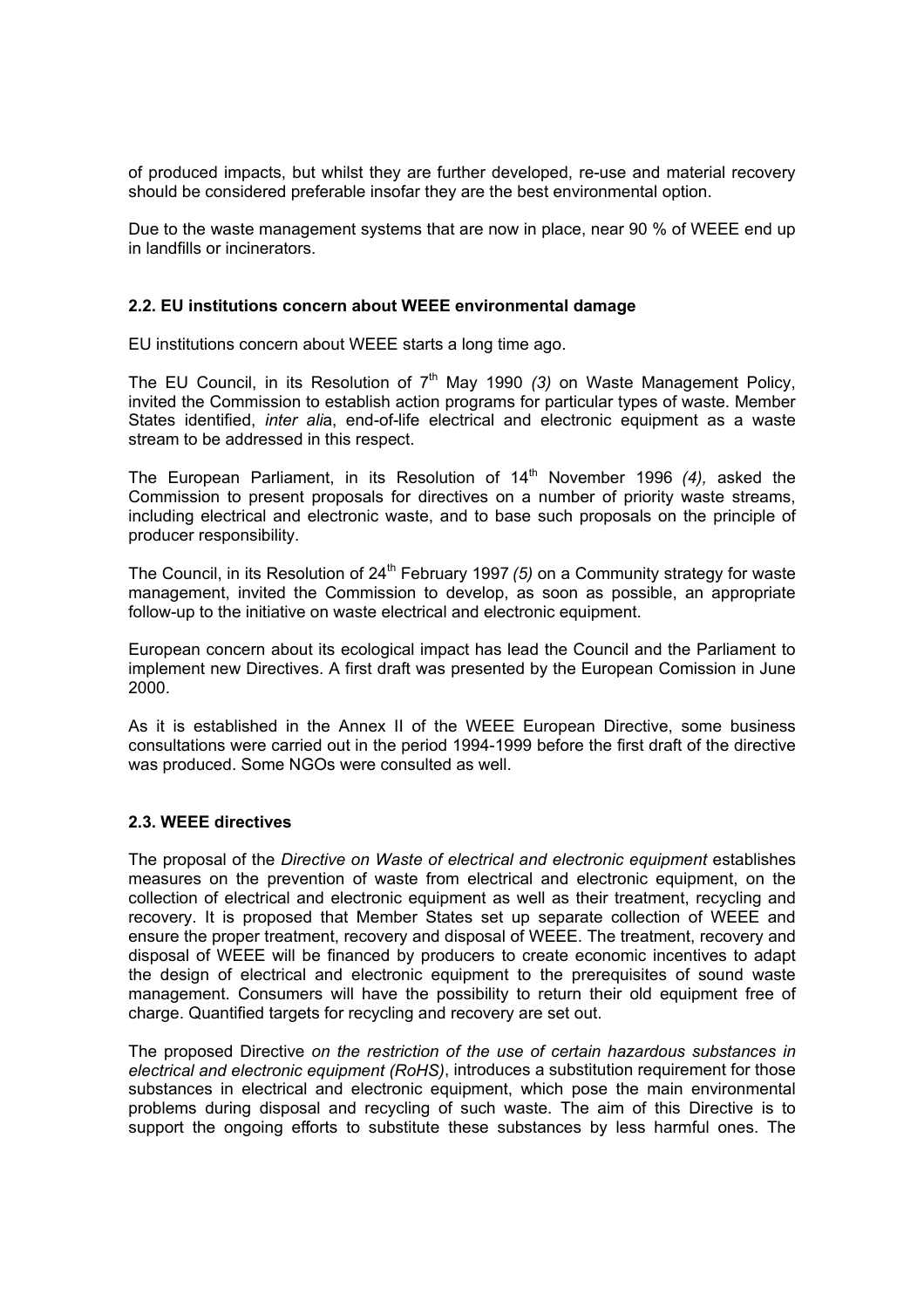targeted substances include heavy metals such as lead, mercury, cadmium and hexavalent chromium.

We will focus our attention on the *Electrical and Electronic Equipment* Directive, which was negotiated and approved together with the Directive *on the restriction of the use of certain hazardous substances in electrical and electronic equipment.*

#### **2.4. Directive on electrical and electronic equipment approval procedure**

The Codecision procedure was established in the Art. 251 of the Maastricht EU Treaty  $^1$ . In this procedure, the Parliament shares the legislative power with the Council of Ministers. The Codecision procedure can comprise up to three readings in the Parliament and in the Council and requires a Conciliation Committee in the event of disagreement between the two institutions. The Committee is composed of the members of the Council or their representatives and as many representatives of Parliament. The Commission is involved and takes all the necessary initiatives.

Codecision procedure has been used in the Directive on Electrical and Electronic Equipment. Conciliation Committee was required because of the disagreement between the Parliament and the Council. Thirty months were needed to pass the directive *(7).*

## **3. STAKEHOLDERS**

l

A range of groups affected by the *Directive on electrical and electronic equipment* can be identified. The main groups are: European citizens (who will be forced to separate WEEE), electric and electrical industry (who will be responsible of financing the management system), recycling and reusing organizations, environmental groups and retailers. Nevertheless not all of them had the same chance to participate in the directive redaction.

The directive first draft of a Directive is done by the European Commission (whose members are elected by National States). Its approval is shared by the European Parliament elected directly by the European citizens) and the European Council (constituted by the National ministers). Any other actors can not directly introduce amendments and/or refuse the directive, but they tried to influence the institutions that can do so.

In this directive mainly five lobbies at European level have been in action.

- CECED (European Committee of Domestic Equipment Manufacturers) *(8)*. Represents almost all the European manufacturers and National Trade Associations, with over 200,000 employees directly and it has a turnover of about 35 billion euro.
- EICTA (European Information, Communications and Consumer Electronics Technology Industry Associations) *(9).* It combines 28 national ICT/CE associations from 18 European countries with 44 direct company members. EICTA represents more than 10,000 enterprises in Europe with more than 1.5 million employees.

<sup>&</sup>lt;sup>1</sup> A complete explanation of the Codecision procedure can be found in Eurolex (6).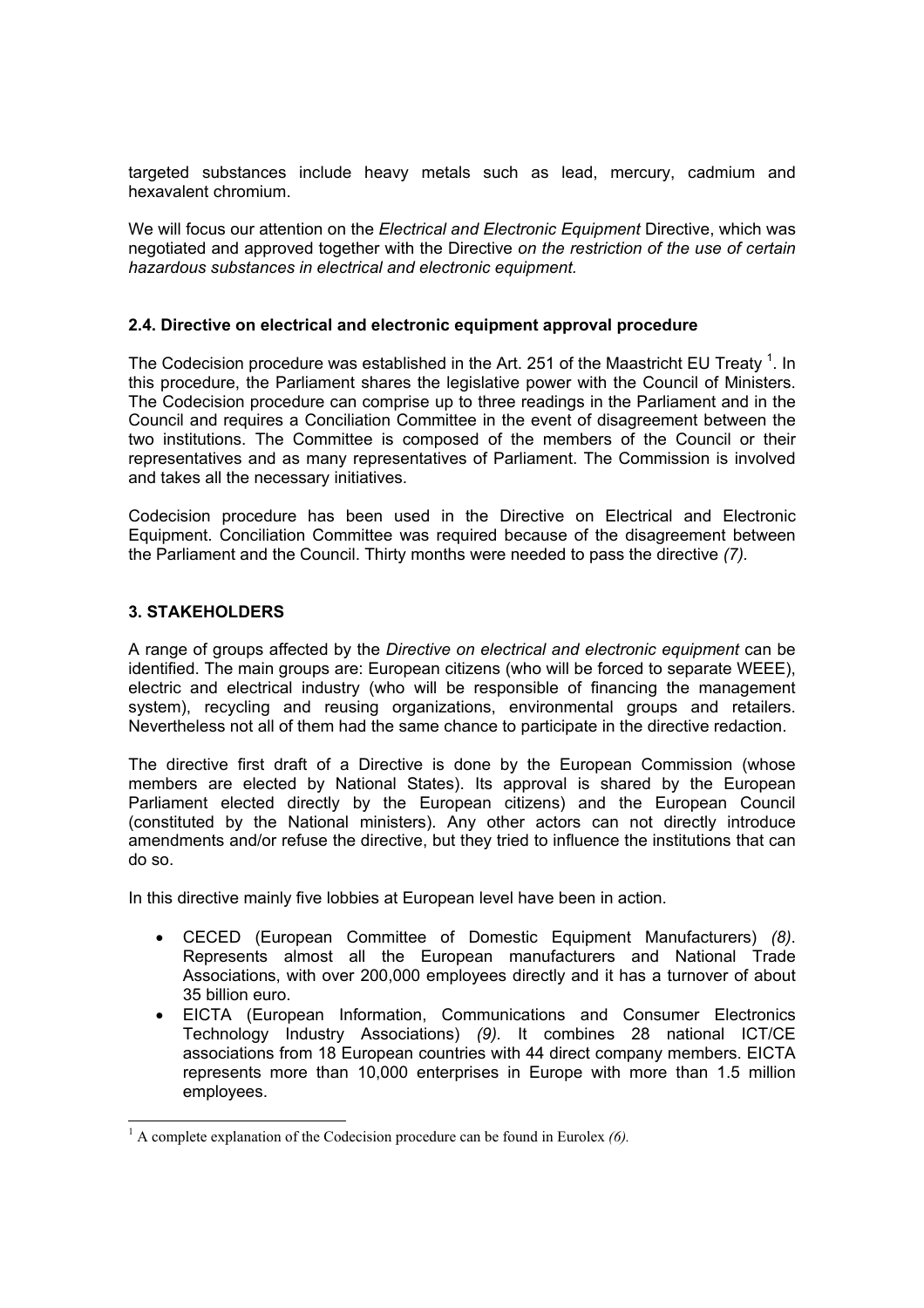- ORGALIME *(10),* a lobby constituted by more than 31 member trade federations who represent some 100,000 companies in 21 European Countries and covers metalworking, mechanical engineering, electrical and electronic engineering fields
- EEB (European Environmental Bureau) *(11),* a lobby of non-governmental organizations constituted by 134 environmental NGO's from 25 countries
- RREUSE (European Network of Social Economic Enterprises with activities in Reuse and Recycling)

Some big manufacturing companies, Electrolux for example, have been also lobbying by themselves.

National Trade Associations and manufacturing companies have done national lobbying. The action of national lobbying is not analysed in this paper.

## **4. EUROPEAN GOVERNANCE**

The White Paper on European Governance defines Governances as: "rules, processes and behaviour that affect the way in which powers are exercised at European level, particularly as regards openness, participation, accountability, effectiveness and coherence" *(1).* These five features are known as the five principles of European Governance

We will just make reference to some of the reactions to both the *White Paper* and the Commission *Consultation document* of the main lobbies that have been involved in the WEEE directive. More precisely, we will just analyse those aspects that shall be used later because of their influence on the evolution of the WEEE directive.

#### **4.1 Response by the Electrical and Electronic Industry sector (EEIS): CECED, EICTA and ORGALIME to the White Paper and to the Commission document.**

EEIS stresses the importance of being sure that EU regulatory action is essential before beginning any legislative process. As a general rule EICTA considers that minimum regulation (freedom from mandatory rules and standards on their products and services that go beyond ensuring the health and safety of consumers, or that go beyond what is necessary for preserving the Single Market), is their preferred framework *(12).*

If any measure must be taken, EEIS defends the importance of applying other methods of governance different to regulation. They stress the importance of non binding tools such as recommendations, guidelines and self-regulation to achieve defined policy objectives. They clearly favour the development of voluntary agreements *(12,13,14),* and remark that technology could be a part of the solution if problems were properly identified *(12).*

They consider that political authorities should determine which objectives are to be pursued and which should be the (long-term) time horizon to reach them. Stakeholders should take part in the debate that would further clarify the objectives, but politicians should take the final decision. Specific targets and means, on the other hand, would be the domain of industry, even though other stakeholders could give their comments. In any case,politicians would have the last say in either accepting or not the industry initiative as responding to the political objective *(14).*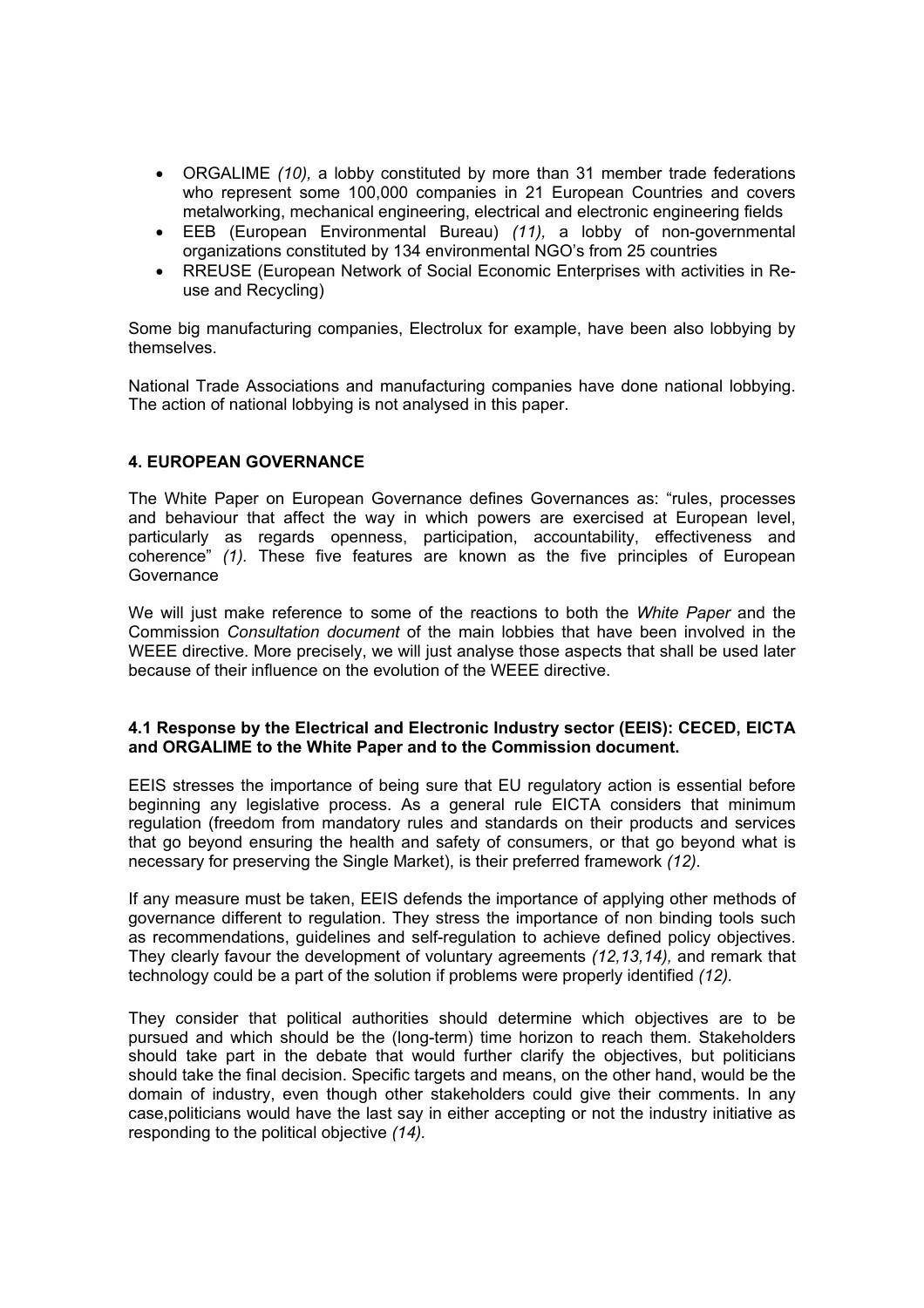In the framework of voluntary agreements, EEIS has good experience with the work of the regulatory committees consisting of national experts (which is know as comitology process).

In relation with the Commission *Consultation document*, EEIS considers that workshops between a limited number of experts often prove to be most productive, than larger showcase consultation meetings. In the same, Orgalime cautions the Commission against launching blanket consultations before defining, in consultation with targeted stakeholders, the policy objectives to be achieved and the outlines of regulatory initiatives proposed *(13).*

EEIS considers very important to carry out regular consultations with industry in the earliest stages of the process. In this sense they are in favour of "partnerships arrangements".

Introduction of large-scale proposals should be based on objective and transparent risk assessment and business impact assessment before a decision is taken to proceed. They consider that this has not been the case in the WEEE and RoHS, which were not preceded by such an analysis *(14).*

## **4.2 Response by European Environmental Bureau to the White Paper and the Commission Consultation document.**

The EEB has shown a great interest in the European governance for a long time *(15,16,17)* and endorses all five principles of the *White Paper*.

In reference to the comitology process, EEB has some doubts on the changes proposed by the Commission. The Commission wants to restrict/re-formulate the Member States' role to a purely legislative and control role over the Commission as executive body. But it is not clear which will be the impacts of the proposed changes on the comitology procedure in relation to environmental legislation.

EEB is critical with the concept of co-regulation because they consider that an increased use of this kind of agreements will relieve the pressure on governments to strengthen their regulatory bodies, whereas such bodies are necessary for effective environmental policies and to level playing fields in the Community.

EEB considers that co-operation rather than prescription may mean excessive freedom of manoeuvre for businesses without a corresponding advantage in terms of environmental protection, less ability for the public to insist on the environmental aspect of result-oriented policies, and a marginal role of public authorities in managing sustainable development. It also may lead to increasing differences in performance throughout the Union.

On the other hand, it is important to note that EEB considers that is not clear whether the Economic and Social Committee (ESC) represents "civil society" as it is suggested in the *White Paper* – since the social partners dominate it. EEB proposes that "civil society" must be separated from "social partners" (employers' and employees' organizations).

In reference to the *Consultation document (2)* EEB position is *(18)*: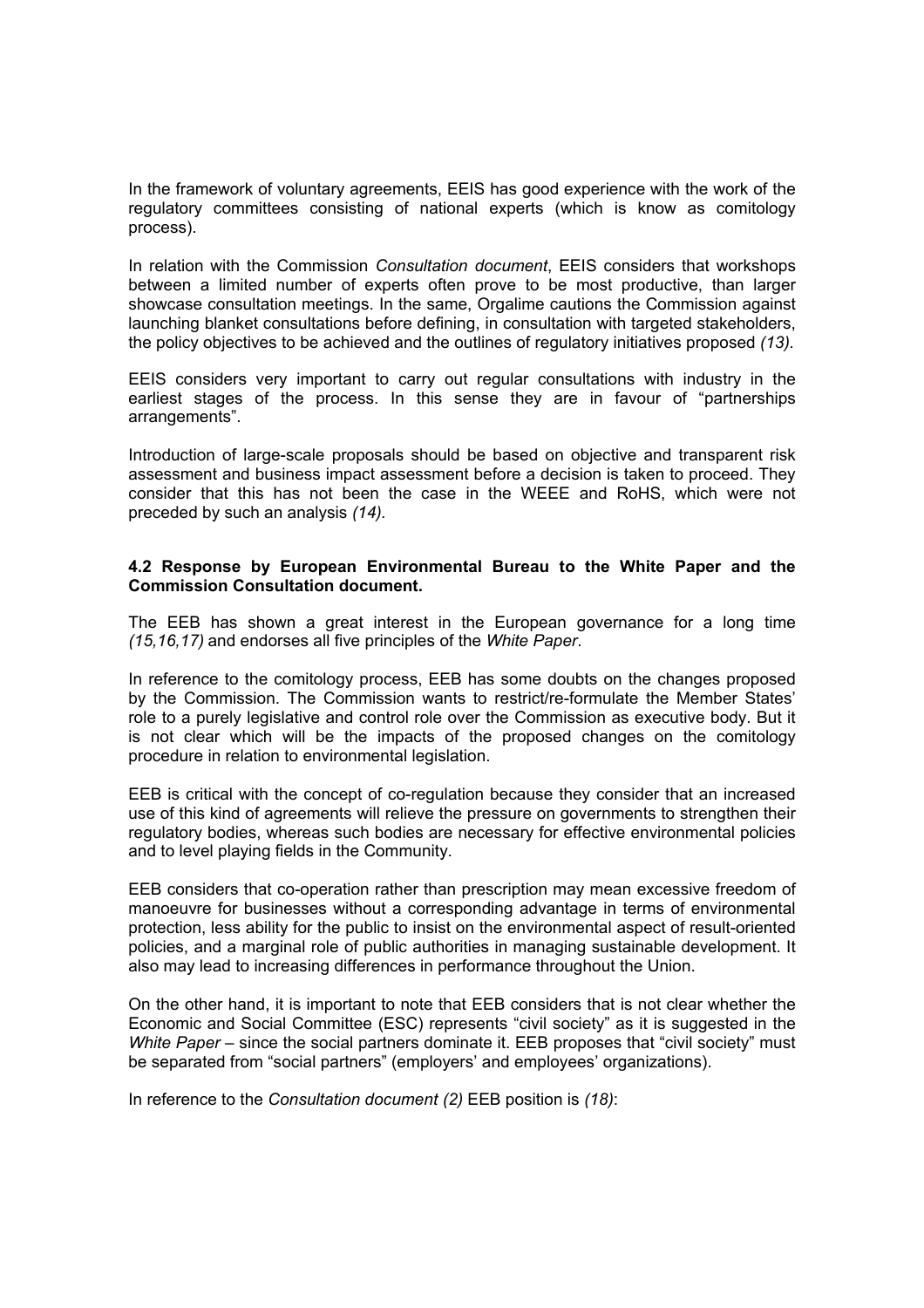- Minimum Standards should be binding
- Principles and standards for consultation should not only be established as tools for the Commission. They should also recognize the right of citizens to know how public authorities are performing their tasks and the right to be listened at moments the citizens and their organizations see as appropriate.
- Consultations should not only be held at one meeting but rather be a part of the whole process
- EEB thinks, together with the Commission, that it is very important to "*reduce the risk of the policy-makers just listening to one side of the argument or of particular groups getting privileged access […]*". They show they are aware that commercial pressure groups have much influence when they are actually acting without a mandate from their customers and employees. To counter this imbalance the Commission needs to bolster its support (including financial) to the NGOs which play a role in the dialogue with Environmental civil society and have less opportunity than businesses and industrial lobbies to mobilize resources for this.

## **5. MAIN DISCUSSION POINTS**

The content of a directive has many discussion issues, some of them with high relevance for their environmental and economic implications. In some of them different points of view were defended by the stakeholders. We will focus our discussion on four issues:

- Which should be the electrical and electronic equipment collection and recovery targets?
- Should specific reusing objectives be incorporated?
- Should collection include household collection? Should producers just pay collection from collection points onwards?
- Who should pay for the collection and treatment of electric and electronic equipment introduced previously to the approval of the directive (i.e. the so-called "historical waste")? Should producers be allowed to introduce a visible fee to finance historical waste?

Annex 1 presents a summary of the Commission first draft position and the response of the main involved stakeholders: EEB, EICTA, CECED, ORGALIME, Economic and Social Committee, and the Parliament, as well as a summary of the final document. This information can be used to study the relation between initial goals of the different stakeholders and the final results.

#### **6. ANALYSIS**

#### **6.1. Normative or non-normative approach on governance**

Electrical and Electronic Industry has proposed the ability of free market to establish self organized non-normative systems to solve environmental problems *(12,13,14)* as a key aspect on governance. But the EU concern on WEEE comes from more than a decade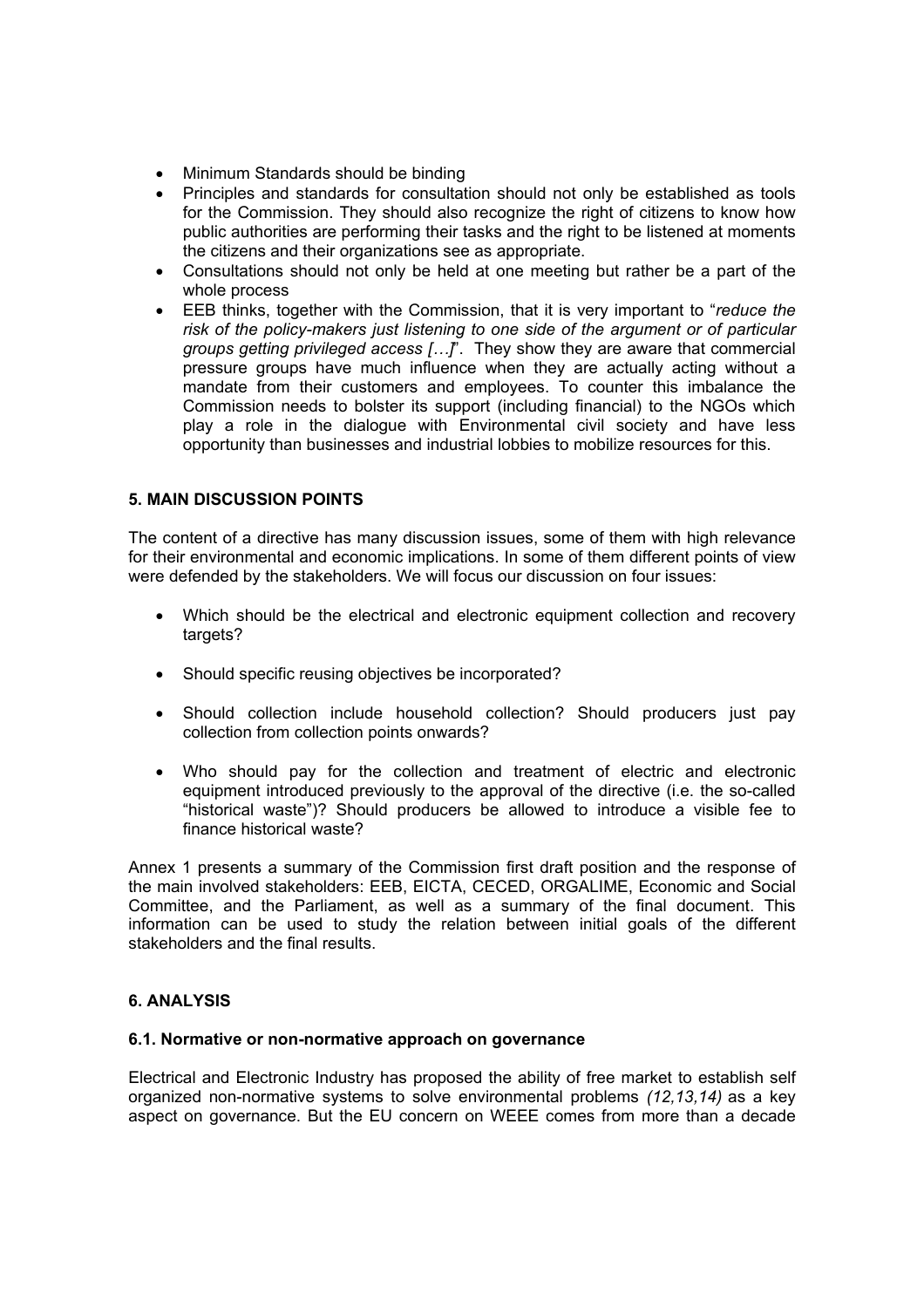ago. In this decade non-normative approach has proved to be unable to solve this waste management problem.

Here there is a summary of the economic and environmental costs of this lack of regulation in the last ten years. Considering *(19)*:

- 3% per year growth rate on WEEE
- 90% of WEEE is landfilled, incinerated or recovered without any pre-treatment,
- 6 million tones of WEEE were generated in 1998

A total amount of 60.66 million tones of WEEE have been generated in this decade, 54.6 of which have been landfilled, incinerated or recovered without any pre-treatment.

Considering *(19)*:

- A recovery rate of 25% of total production (which is the level proposed by the Directive, implying a mandatory level of collection of 4 kg collection per capita out of a generation of 16 kg per capita).
- A collection cost of 300 euros/ton and a recycling cost of 295 euros/ton in average

The total avoided cost by the Electrical and Electronic Industry has been 9,023 million euros.

#### **6.2. Commission works previous to the first draft creation**

An accurate reading on the Directive and its approval process shows clearly that some of the principles of the Commision *Consultation document* have not been considered in the WEEE directive:

In point D of the *Consultation document* "*Acknowledgement and Feedback*" it is stated that:

*"... In particular, explanatory memoranda accompanying legislative proposals by the Commission will include the results of prior consultation processes as well as an explanation on how these have been carried out and how the results have been taken into account in the proposal. In addition, the results of consultations carried out in the Impact Assessment process will be summarized in the related reports."* 

In this Directive some information is available in point 12 "*Consultation of Stakeholders*" and in Annex II. However, two main problems are detected. First, there is not a complete list of the other stakeholders consulted; only industry information is available. Second, it is not clear which are the results of consultations. In some documents of EEB *(20)* it is explicitly set that results of discussion on WEEE are clearly different to the ones used in the first Commission Draft.

In point E of the *Consultation document* "*Specific elements for focused consultations*" it is stated that:

*"Where the Commission carries out focused consultation procedures, the Commission should ensure that relevant parties have an opportunity to express their opinions.* 

*In order to ensure equitable treatment, the Commission should ensure an adequate coverage of the following parties in the focused consultation process:*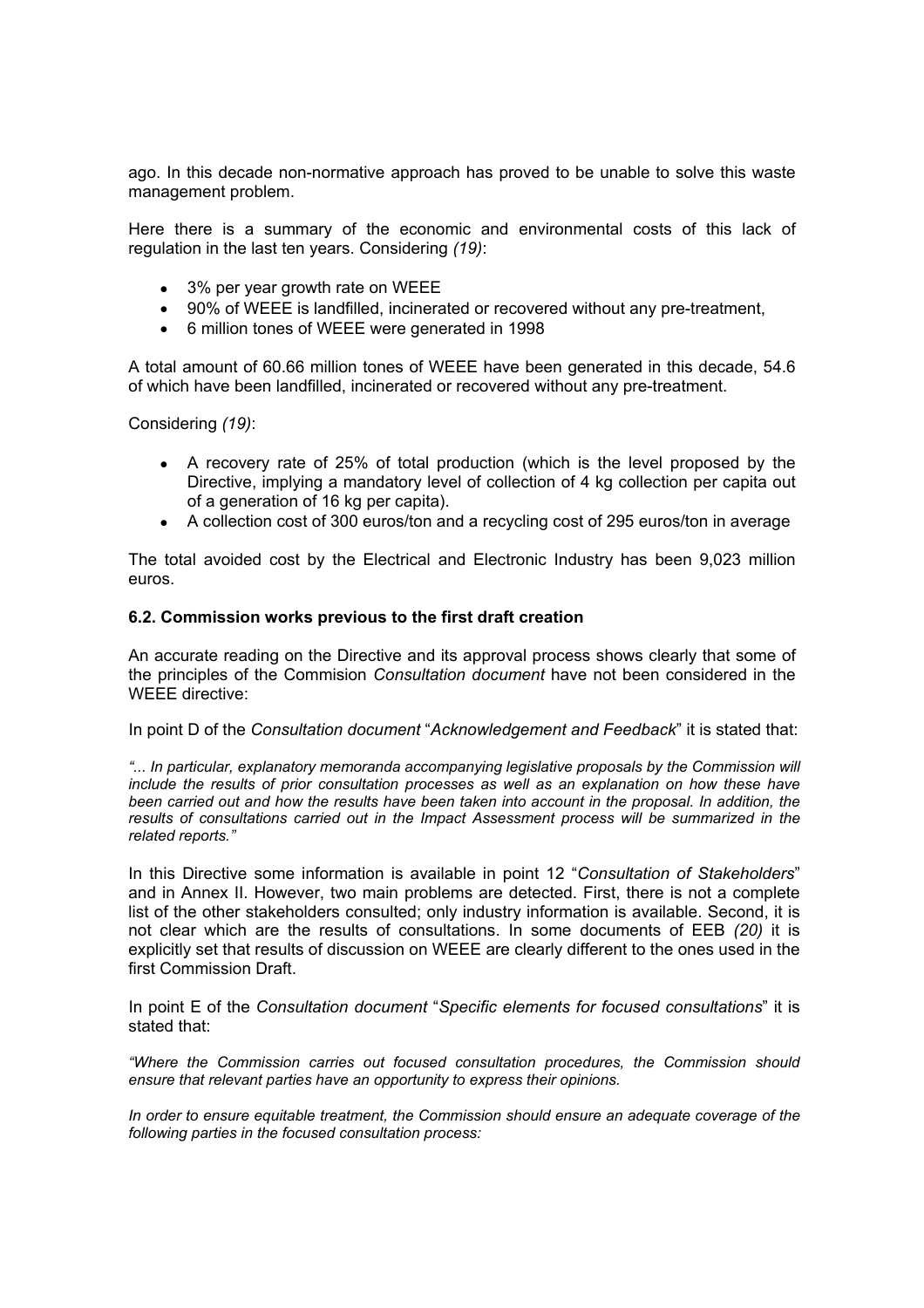- *those affected by the policy*
- *those who will be involved in the implementation of the policy, or*
- *bodies that have stated objectives giving them a direct interest in the policy."*

However, in the directive it is clear that ecologist groups and reusing businesses have been consulted, but there is no information on reusing organizations. Due to their impact on reducing the environmental impact, they should have been considered as a relevant party, and information on their particular role should have been included.

#### **6.3. Approval directive period**

The time period of the Directive approval process has been from 13/6/2000 to 18/12/2002, 30 months. Considering that the White Paper proposes as a target a period of 6 to 9 months for the approval or deny of any directive the extra time of this directive is 21 months. In this period 3 million tones of WEEE have not been collected and treated *(19)*. This means that due to this delay the Industry has not internalized a cost between 600 to 1,200 million euro *(19)* due to the direct cost of the waste management system, while the whole society has continued receiving the environmental impact.

A second effect derived from the long period of the approval directive system can be seen in the recovery targets. With a 3-5 % increasing percentage of WEEE production per year and a fixed value of collection target (4 kg per capita), during the 24 extra months spent in the approval process, the relation between WEEE generation and collection decreased by 6-10%. This "devaluation" of targets, produced by the too long approval process, would occur each time a target is not percentual, whereas the considered variable increases quickly with time (which is a typical behavior of the "new" problems that must be normatively treated). As not always is possible to introduce a target that relate sells and waste production (due to the lack of data, for example) the only way to avoid this problem is to make shorter the approval period.

#### **6.4. Process transparency**

Transparency is one of the White Governance Paper principles. In order to achieve this goal a whole set of mechanisms have been developed, such as Eurolex, an Internet database system. Nevertheless, during the approval period of this directive the web updating has been too slow, and information was not available when it was needed if an – online- following up of the process was going to be done. Many examples can be found: for example, the Council Common Position was adopted on 04/12/2001. The document, however, was not still available when Parliament did the Second Reading on 01/04/2002, establishing amends on the Common Position Document. Transmission of documents to on-line services must be much quicker if the White Paper on European Governance targets want to be achieved.

A second very important point of lack of transparency is the Conciliation procedure. No information is available of the meetings and partial meetings and agreements that are achieved. Lack of transparency of the Conciliation procedure has also been acknowledged as an important pitfall in the White Paper. A big improvement should be done in this point, because of the importance of the Conciliation procedure held at the final step of the Codecission procedure. Flexibility of the negotiations should be always followed by the transparency and availability of information.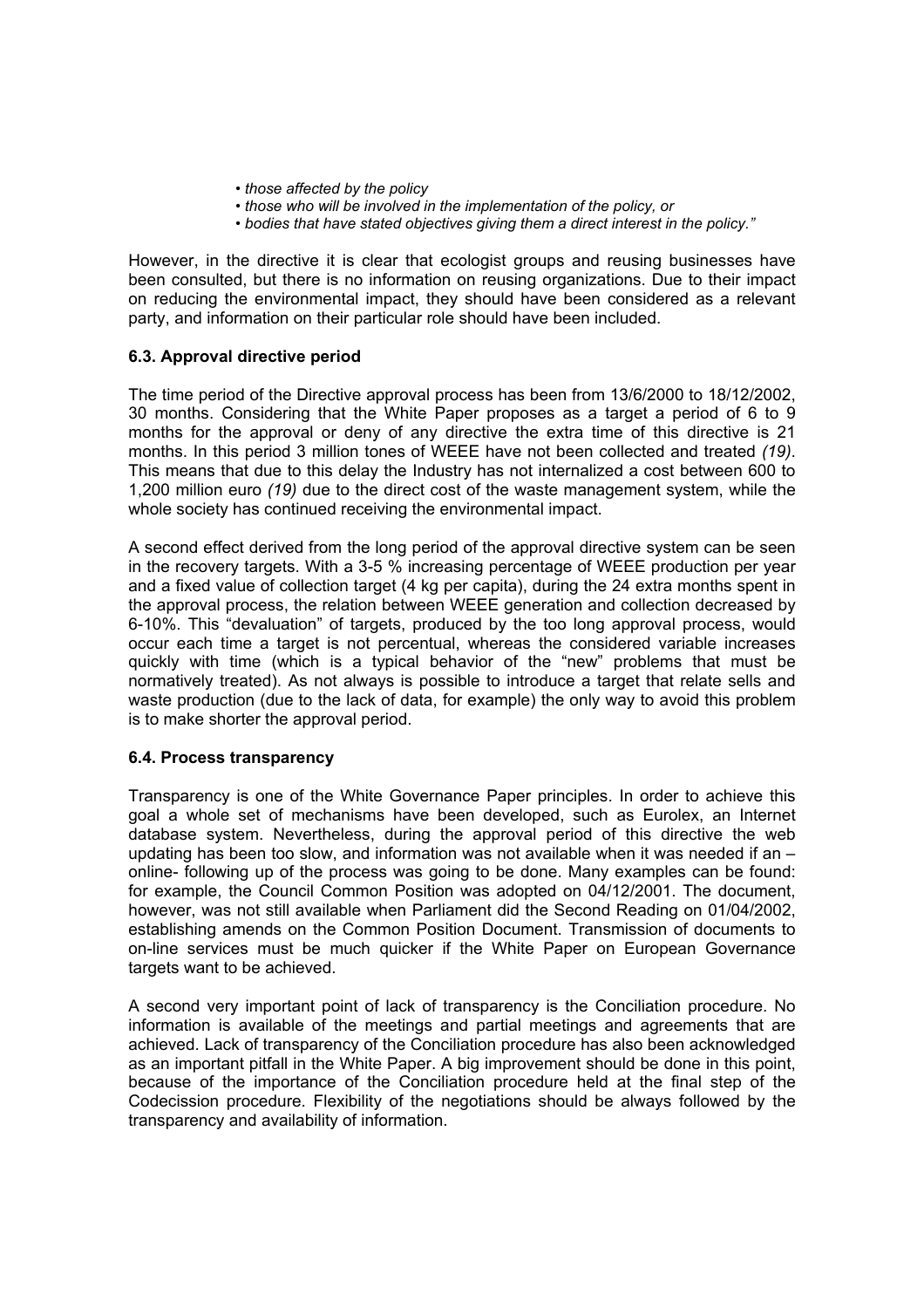#### **6.5 Stakeholders capacity to influence in the final directive**

In this section we analyse the stakeholders success in introducing their points of view on the main discussion issues of the WEEE directive. In other to have the complete information Annex 1 reading is recommended.

## **6.5.1. Collection and recovery targets**

In reference to the collection target final redaction of the directive (compulsory objective of 4kg inhabitant year) is the same as ESC position and is in the same line as electrical and electronic industry proposals (4 kg inhabitant year but non compulsory). Final collection target is lower than Environmental lobbying and European Parliament position (compulsory objective of 6 kg inhabitant year).

Recovery targets in the final text are very similar to the defended targets by the Environmental lobby. Whereas European Parliament and ESC defends higher levels of recovery, electrical and electronic industrial lobbying consider that the approved levels are almost impossible to achieve, they are very far from their defended position.

## **6.5.2. Re-using in WEEE directive**

In the final redaction of the directive there are no specific targets for re-using, this was the position defended by the electrical and electronic Industry.

All the other stakeholders (recovery organizations, environmental lobbying, the European Parliament and the ESC) defend an introduction of specific targets –or similar strategies-, but their position have been defeated.

Moreover the Directive establishes:

*5.4. Member states shall ensure that all WEEE collected under paragraphs 1,2 and 3 above is transported to treatment facilities authorized under Article 6 unless the appliances are re-used as a*  whole. Member states shall ensure that the envisaged re-use does not lead to a circumvention of *this Directive, in particular as regards Article 6 and 7. ...* 

This means that the entire re-using sector should change their behaviour introducing their structures in the Integrated Management System that will be established. If they do not do it and the collection or recovery target of the System does not reach their objectives, their activity could be forbidden, even if it is environmentally and socially (in terms of job creation) better, as it was recognized in some European Parliament amendments to Commission first draft.

Reusing sector is a crucial stakeholder in this directive because of the importance of their activity nevertheless it has been defeated by lobbying of recycling industry (who are not the same people which is involved in recovery, and which are much more organised as big plant and investments rather than the decentralized organizations that characterise the recovery sector) and by the electrical and electronic industry that opposes second hand market *(24).*

### **6.5.3. Household collection**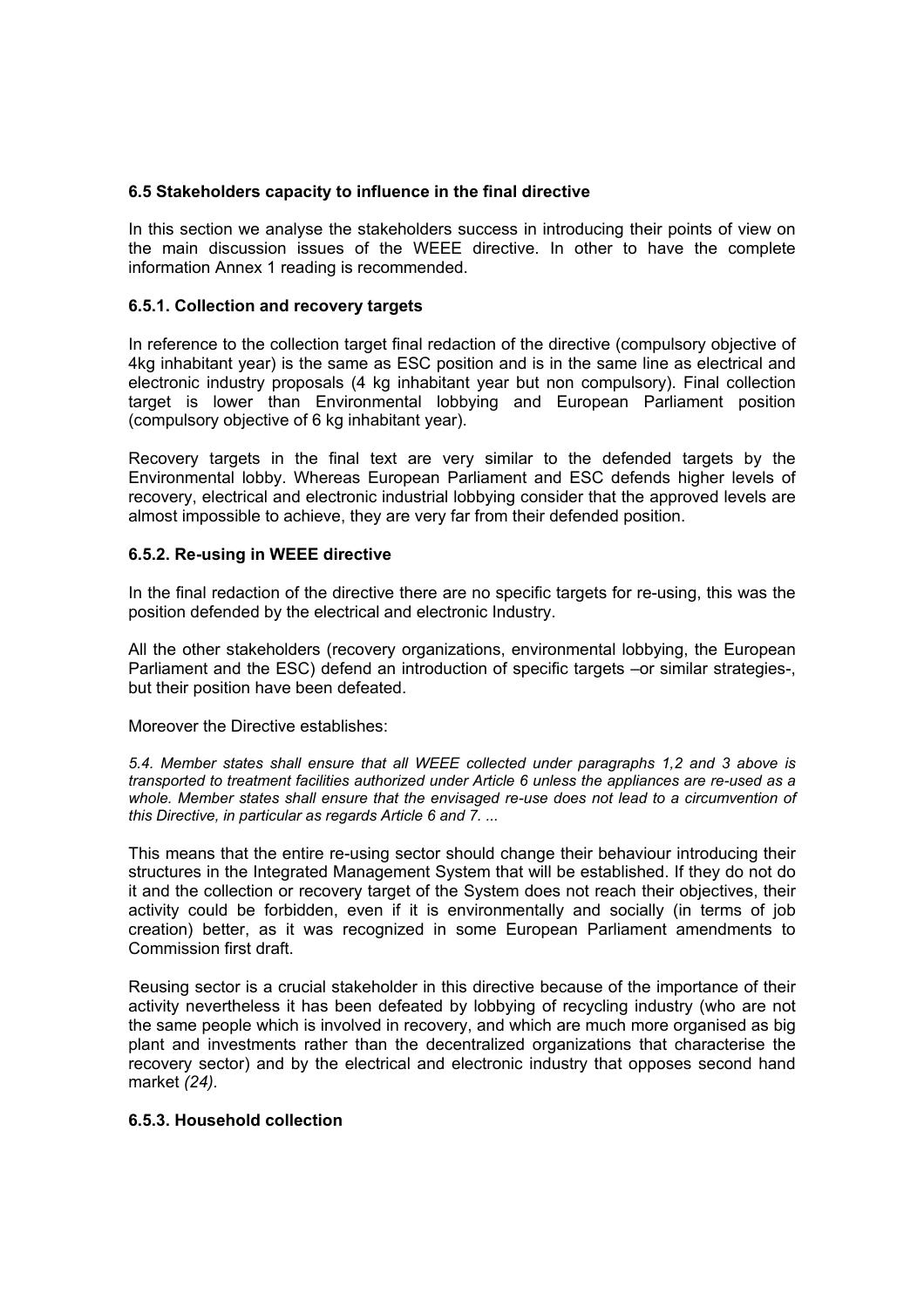Even though the first draft by the Commission established the obligation of Industry to pay household collection the final redaction is ambiguous, moving in the direction defended by electrical and electronic industry lobbying *"producers provide at least for the financing of the collection, the treatment, recovery and environmentally sound disposal of WEEE from private households deposited at the collection facilities, set under article 5(2), onwards*". If we put our attention in "onwards" we can say that governments cannot require producers to finance from households while if we put our attention in "at least" household financing could be included.

As a consequence of this ambiguous redaction final obligation of finance by industry will come true or not depending on each State position in the transposition. Considering that estimated household collection costs would be almost half of the total collection and recovery costs *(27)*, heavy pressure will appear in governments in order not to include the financial responsibility in industry obligations.

Environmental lobbying and the European Parliament defend, in the comments to first draft text, a household collection financed by producers but their position has been defeated.

## **6.5.4. Historical waste and visible fee**

A visible fee has been introduced in the final redaction of the directive in order to cover the costs of historical waste treatment. Electrical and Electronic Industry and ESC defended this position. Consumers will pay directly the visible fee until 2011 (2013 for the equipment on Annex 1A – big electronic equipment). European Parliament defends even a longer period visible fee (10 years instead of 8).

#### **6.6. Post-adoption phase**

The complexity of the decision procedure leads to a high ambiguity in the final directive. As a consequence, the influence of post-adoption phase clarifications is important.

A Regulatory Committee helps the Commission draft legislation according to the system known as "comitology". The created comitology committee fine-tunes certain items of the legislation and could review any item it deems important. Article 13 of the directive stipulates that the Commission will be assisted by a Regulatory Committee which is legally required to review seven articles and annexes of the directive: Recovery (article 7), list of products which shall be taken into account for the purpose of the directive (annex IB), selective treatment for materials and components of WEEE (annex II), technical requirements for treatment facilities (annex III), crossed-out wheeled bin symbol (annex IV) and members states' information and reporting requirements (article 12). This committee is composed by Member State representatives, and could be easily influenced by some of the lobbies. No clear communication and transparency obligations are established in this period. The fact that comitology committee, a technical committee, is composed by Member State representatives has been criticized in the *White Paper*.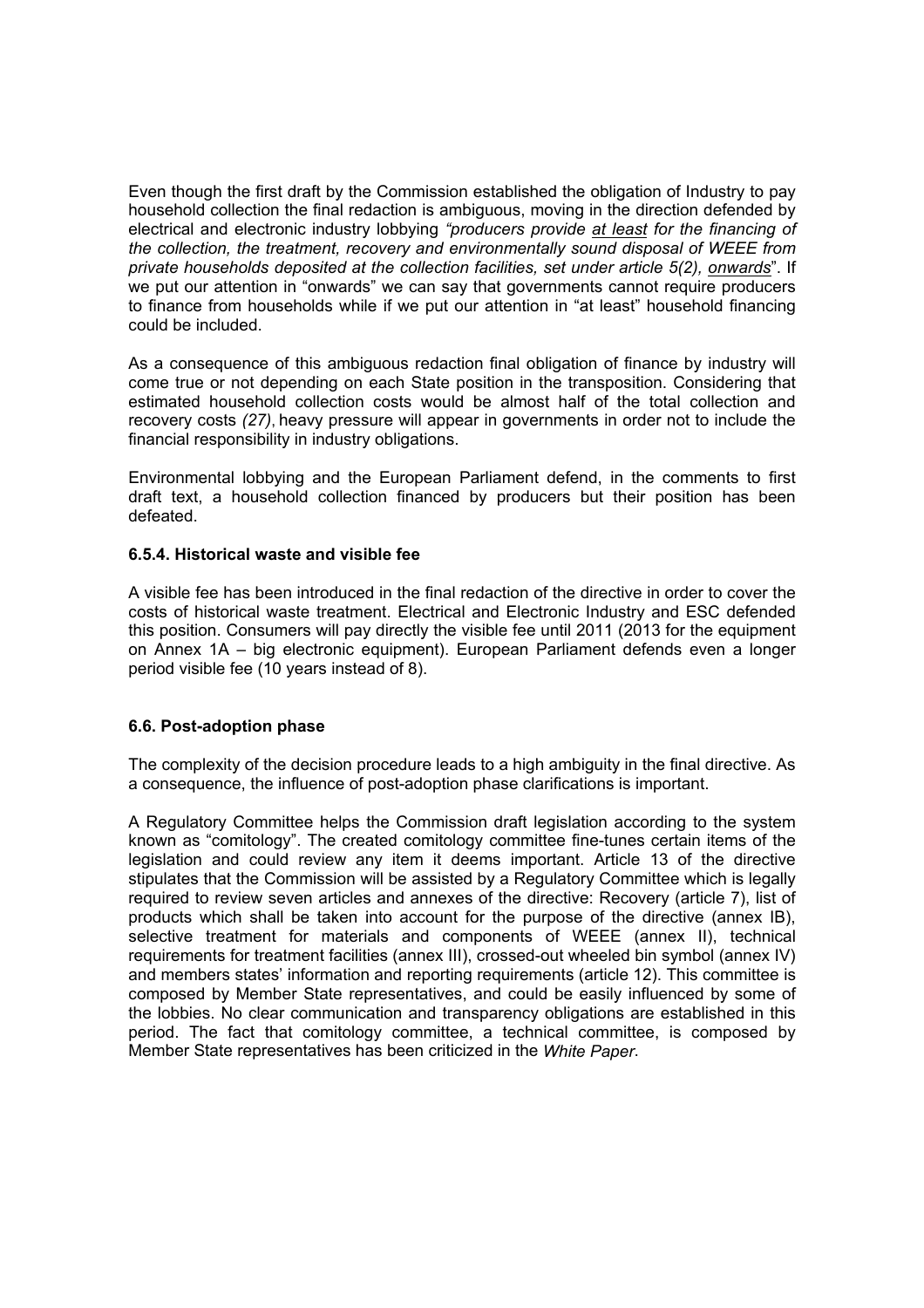## **7. CONCLUSIONS**

The WEEE example on the approval of a directive shows the limitations and problems of the European Union decision-making process.

We could observe how the approval process has a direct and important influence in environmental, social, financial and logistics aspects.

A quicker response between the detection of the problem and the normative approach would reduce the environmental impact in many cases, as it has been shown here.

The WEEE directive show that decreasing the period between the first draft and the final approved directive is important considering not only the social perception of the effectiveness of the EU governance system but also the environmental and economic impact caused by the delay.

When we consider the first draft elaboration process in WEEE Directive we can see that some work must still be done before the *White Paper* principles of Participation, openness, accountability, effectiveness and coherence could be achieved in the Commission work. One of the main critiques on the Commission *Consultation document* is that neither the general principles nor the minimum standards established in the document are legally binding  $6$  and these standards are not extended to all the other institutions involved in a Directive approval process. Since the same principles that are justified in the Commission paper can be applied to the other organisms, it seems reasonable that these principles could be extended.

The capacity to influence on the final redaction of Directives depends on the design of the approval process. The text of WEEE directive (as it is the case for almost all the directives) was affected by lobbying by all the stakeholders. This lobbying is done in a not quite regulated framework, this implies a possible lack of control on the level of influence.

The lobbying system has some intrinsic problems:

- Not all the stakeholders have the same kind of representativeness. While some of them (electrical and electronic business, recycling businesses, environmental NGO's in this case) have direct influence by the specific lobbies teams designed to introduce their point of view in the directives, European citizens have an indirect representation (Members of Parliament) that have not been chosen to defend this specific topic. No direct participatory processes by citizens are usually considered.
- In order to achieve an effective European lobbying process, a huge amount of money is needed, but there is not any control on the money spent. Even though some money is given by the public European funds to NGOs, the funding raising ability of business is much bigger. Since there is no relation between the importance of the different stakeholders and their economic capability, nondemocratic changes will happen in the approval process.
- There is a clear difference on the interest in participation in European forums depending on the "culture of stakeholders". While industry is used to participate in these forums, the rest of stakeholders are much less used to or interested. An example of this fact can be the adoption by the Commission of the Green Paper on Integrated Product Policy. This Paper launched a public consultation process on a proposed IPP strategy. The strategy aims at having more environmentally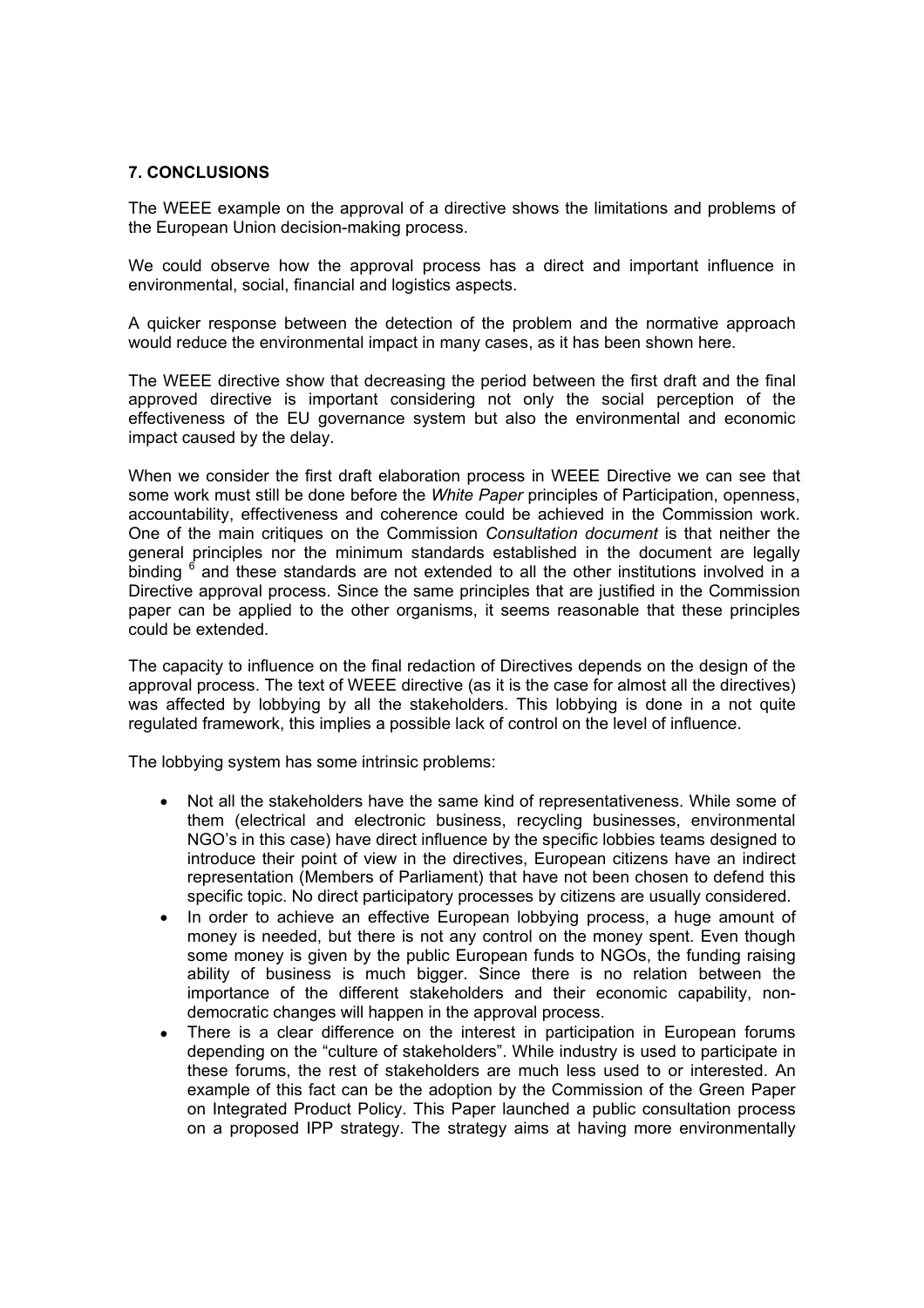friendly products on the market. There are two main stakeholders: industry and consumers. 58% of the contributions came from industry, 5% from consumer organizations and 2% from environmental NGOs $<sup>b</sup>$ . These figures indicate that even</sup> when the intentions of the Commission are good (promoting greater transparency and broader consultation), this does not in itself guarantee balanced feedback *(28).*

In general terms industry lobby, represented by electrical and electronic industry lobbying has been the most successful in this Directive approval process. On the other hand, the introduction of the directive as a whole has been a great success for environmental lobbying, because it is a clear example of making industry responsible for their waste production.

Some clear differences between ESC and EEB positions could be observed in WEEE directive. This could help to understand reticence of EEB to consider ESC as the "social society" intermediary with the Commission.

Finally, we can conclude that throughout the process, as it is set in the White Paper on European Governance, much more work must be done in order to increase transparency. The existent mechanisms still do not work well enough (Eurolex for instance), and there are some parts of the approval process, such as the Conciliation procedure, without any kind of communication mechanism.

#### *ACKNOWLEDGEMENTS*

The author is thankful to Silvia Cañellas, Ignasi Puig and Jesús Ramos for their kind suggestions. Research has been partially supported by a European Marie Curie Fellowship.

#### **REFERENCES**

1) White Paper on European Governance. Brussels, 25.7.2001. COM(2001) 428 final

2) Consultation document: towards a reinforced culture of consultation and dialogue – proposal for general principles and minimum standards for consultation of interested parties by the comision .Communication form the Commission, Brussels, 5.6.2002 com(2002) 277 final.

- 3) European Oficial Journal C 122, 18.5.1990.
- 4) A4-0364/96.
- 5) European Oficial Journal C 76, 11.3.1997.
- 6) http://europa.eu.int/prelex/
- 7) http://europa.eu.int/prelex/detail\_dossier\_real.cfm?CL=es&Dosld=158020
- 8) http://www.ceced.org
- 9) http://www.eicta.org/Content/Default.asp?
- 10) http://www.orgalime.org

l

<sup>&</sup>lt;sup>b</sup> 22% from Governments, 8% from individuals, 3% from reasearch/universities, 2% from others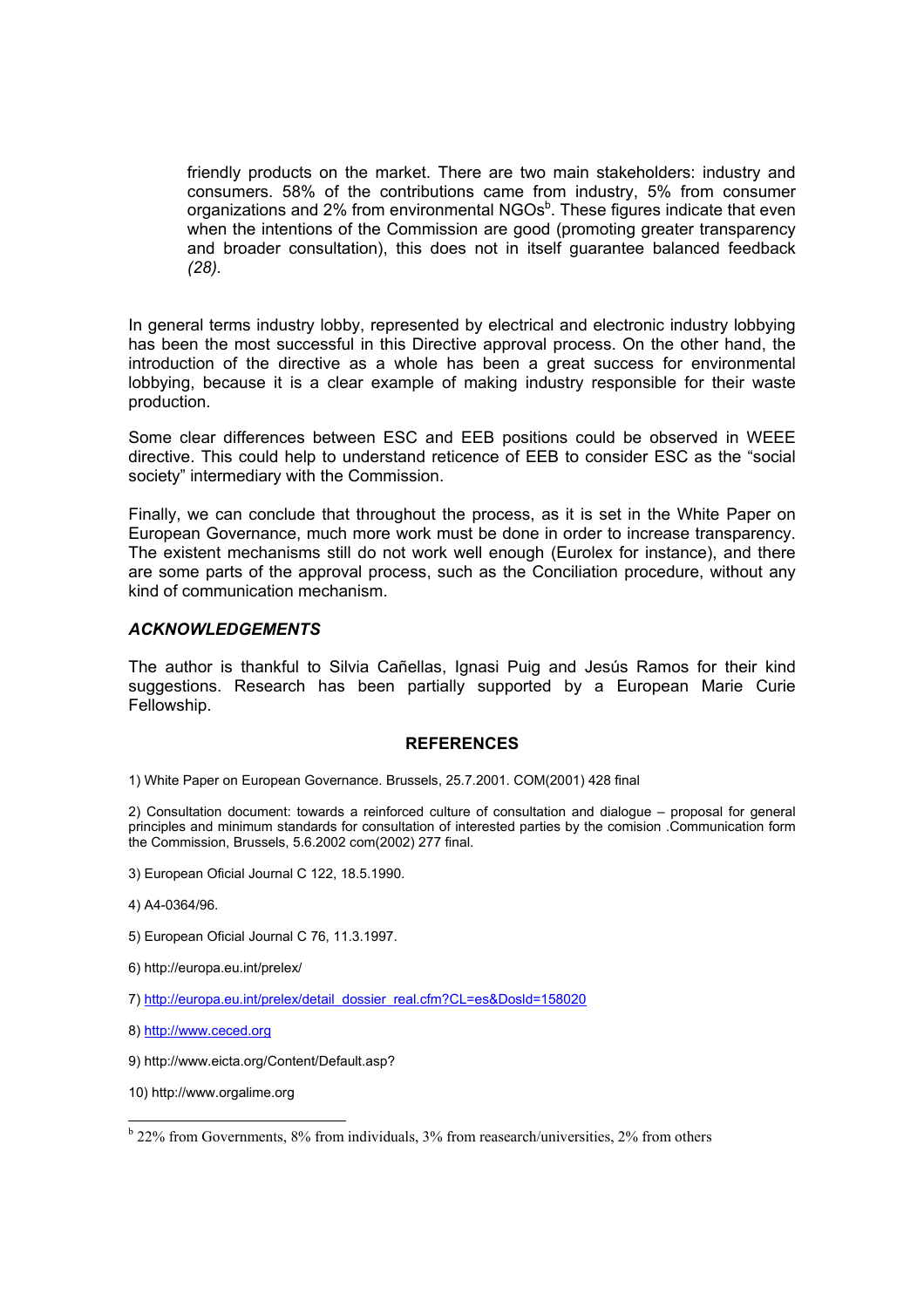11) http://www.eeb.org

12) EICTA Position on the White Paper on European Governance. Brussels, 10 April 2002.

13) Improved impact assessment and consultation of stakeholders: towards quality regulation in the EU. Orgalime Position. 1 October 2002. Orgalime comments on Commission Communications of 5 June 2002.

14) Critique of the White Paper on Governance. PP 02-06. Brussels, March 28th 2002.

15) EEB annual conference report. Good Governance for the Environment. Annual Conference of the European Environmental Bureau. 27-28 April 2001.

16) A First Response from the European Environmental Bureau to the White Paper on Governance. 2001.

17) Good Governance for Environment. Annual Conference of the European Environmental Bureau. 27-28 September 2001

18) European Environmental Bureau Response to "*Consultation document: towards a reinforced culture of consultation and dialogue – proposal for general principles and minimum standards for consultation of interested parties by the commission. Communication form the Commission, Brussels, 5.6.2002 com(2002) 277 final*".

19) Proposal for a Directive of the European Parliament and of the Council on Waste Electrical and Electronic Equipment', (COM(2000) 347 - 2000/0158 (COD)).

20) March 2001. Towards-Free electrical and electronic equipment. EEB

21) Industry comments 'Jekyll & Hyde' Reports on WEEE & RoHS. Pan/Industry statement on WEEE & RoHS.

22) A5-0148/2001. Proposal for a European Parliament and Council directive on waste electrical and electronic equipment (COM(2000) 347 – C5-0414/2000 – 2000/0158(COD)).

23) Opinion of the Economic and Social Committee on:

— the 'Proposal for a Directive of the European Parliament and of the Council on Waste Electrical and Electronic Equipment', and

— the 'Proposal for a Directive of the European Parliament and of the Council on the restriction of the use of certain hazardous substances in electrical and electronic equipment' (2001/C 116/08)

24) CECED Position Paper on the RE-USE of appliances and components. June 1999

25) ORGALIME / CECED / EACEM / EICTA Joint Statement on results on environmental Committee votes on WEEE and ROHS

26) ORGALIME Summary Position of Orgalime's Electrical & Electronic liaison committee (EELC) in Cooperation with European Sector Committees on Commission proposal for directives of the European Parliament and of the Council (CO(2000)347 provisional), dated 13 June 2000 on: Waste electrical and electronic equipment (WEEE) and Restriction of the use of certain hazardous substances in electrical and electronic equipment (ROHS).

27) Cost implications of WEEE for the household appliance industry. CECED 06/2002

28) "GOOD GOVERNANCE AND THE 6 th EAP: REACHING AND INVOLVING THE EU CITIZENS AND THEIR ORGANIZATIONS", by Rolf Annerberg, Head of Cabinet of the Environment Commissioner del text de EEB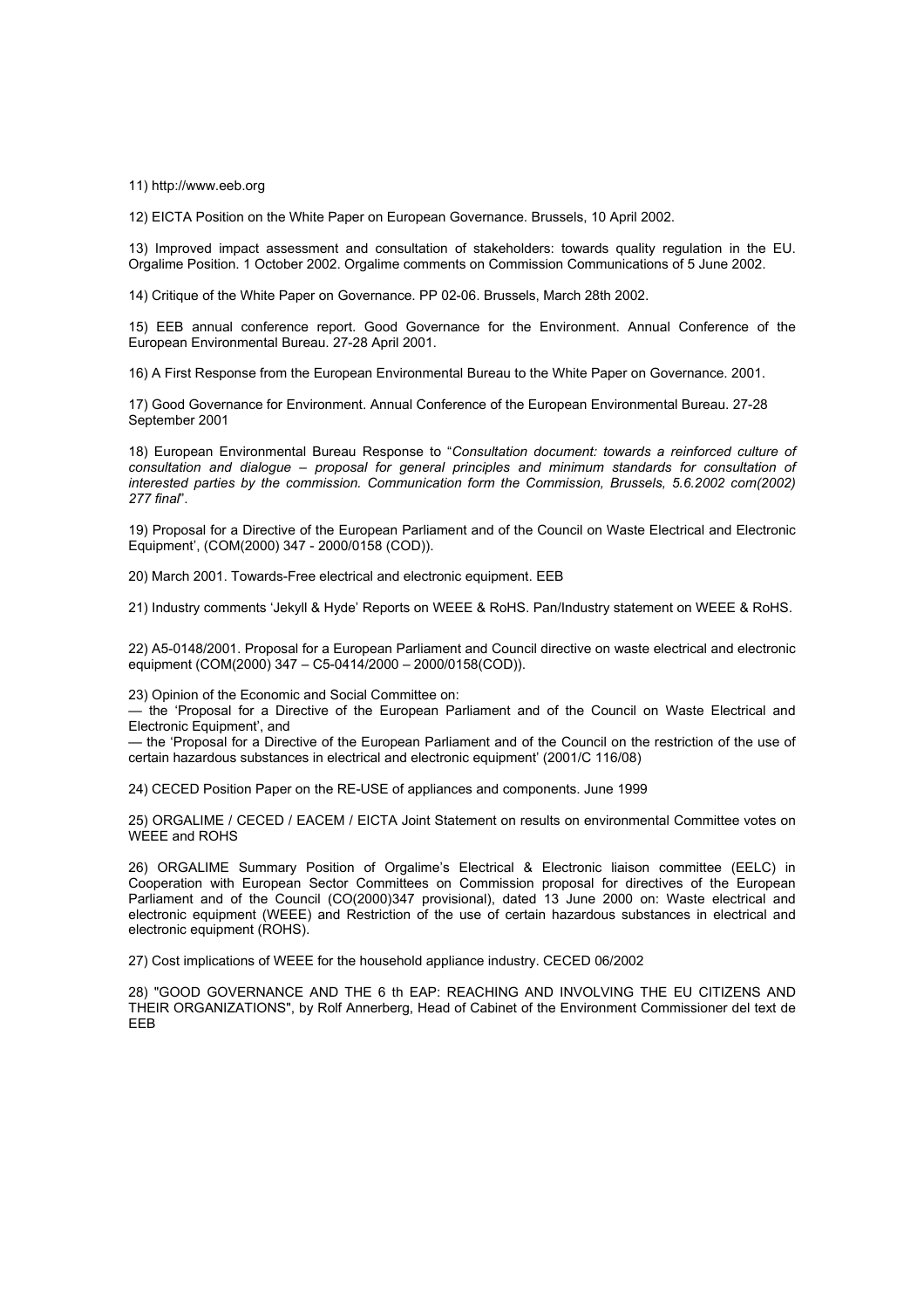## **ANNEX 1**

## • **Collection and recovery targets**

#### *Collection target*

| <b>Institution</b>                    | <b>Collection</b><br>target                                                                                                                                                                                                                                                                                      | <b>Compulsory?</b> | Date of<br>achievement | <b>Revision of</b><br>the target |
|---------------------------------------|------------------------------------------------------------------------------------------------------------------------------------------------------------------------------------------------------------------------------------------------------------------------------------------------------------------|--------------------|------------------------|----------------------------------|
| 1rst Commission draft (19)            | 4 kg per<br>inhabitant per<br>vear                                                                                                                                                                                                                                                                               | Non                | 31 December<br>2005    | 2008                             |
| EEB (20)                              | 6 kg per<br>inhabitant per<br>year                                                                                                                                                                                                                                                                               | <b>Yes</b>         | 31 December<br>2005    | 2007                             |
| CECED, EACEM and EICTA<br>(21)        | 4 kg per<br>inhabitant per<br>vear                                                                                                                                                                                                                                                                               | <b>Non</b>         |                        | 2008                             |
| Parliament (22)                       | 6 kg per<br>inhabitant per<br>vear                                                                                                                                                                                                                                                                               | <b>Yes</b>         | 31 December<br>2005    | 2008                             |
| Economic and Social<br>Committee (23) | (i) changing the proposed soft target into a legally binding one; or<br>increasing the proposed 4 kg rate to a more ambitious level; or<br>advancing the proposed date of 2006; and (iv) introducing a<br>collection target for WEEE from other than private households, for<br>which no such target is proposed |                    |                        |                                  |
| Final redaction                       | 4 kg per<br>inhabitant<br>per year                                                                                                                                                                                                                                                                               | <b>Yes</b>         | 31 December<br>2006    | 31/12/2008                       |

## *Recovery target*

| <b>Institution</b>                      | category 1                                                                                                                                                                           |                      | categories 2,<br>4, 6 and 7 |                | category 3     |                | gas discharge<br>lamps | cathode ray<br>tube |                |
|-----------------------------------------|--------------------------------------------------------------------------------------------------------------------------------------------------------------------------------------|----------------------|-----------------------------|----------------|----------------|----------------|------------------------|---------------------|----------------|
|                                         | R <sub>1</sub>                                                                                                                                                                       | R <sub>2</sub>       | R <sub>1</sub>              | R <sub>2</sub> | R <sub>1</sub> | R <sub>2</sub> | R <sub>2</sub>         | R <sub>1</sub>      | R <sub>2</sub> |
| 1rst<br>Comission<br>draft $8$          | 80%                                                                                                                                                                                  | 75%                  | 60%                         | 50%            | 75%            | 65%            | 80%                    | 75%                 | 70%            |
| EEB <sup>9</sup>                        | 80%                                                                                                                                                                                  | 75%                  | 60%                         | 50%            | 75%            | 65%            | 80%                    | 75%                 | 70%            |
| EEB <sup>2</sup>                        | $95\%$ <sup>3</sup>                                                                                                                                                                  | $90\%$ <sup>18</sup> | 80%                         | 70%            | 95%            | 90%            | 90%                    | 75%                 | 70%            |
| CECED,<br><b>EACEM</b> and<br>EICTA(21) | 80%                                                                                                                                                                                  | 75%                  | 60%                         | 50%            | 75%            | 65%            | 80%                    | 75%                 | 70%            |
| Orgalime <sup>4</sup>                   | Targets are unachievable given the proposed high level of recycling targets.<br>Realistic, measurable and progressive targets should only be set after experience<br>has been gained |                      |                             |                |                |                |                        |                     |                |

<sup>&</sup>lt;sup>2</sup> Target to be met in 31<sup>st</sup> December 2007. Reuse of whole appliances is considered in the proposed reuse/recycling targets. We also suggest that targets should be set for categories 5 (lighting equipment except for gas discharge lamps), 8 (medical equipment systems), 9 (monitoring and control instruments). A minimum recovery target of 70% and reuse/recycling target of 50%,as proposed by the Council, should be reached for those categories by  $31<sup>st</sup>$  December 2004

<sup>3</sup> Categories 1 and 10

4 A5-0148/2001. Proposal for a European Parliament and Council directive on waste electrical and electronic equipment (COM(2000)  $347 - C5 - 0414/2000 - 2000/0158(COD)$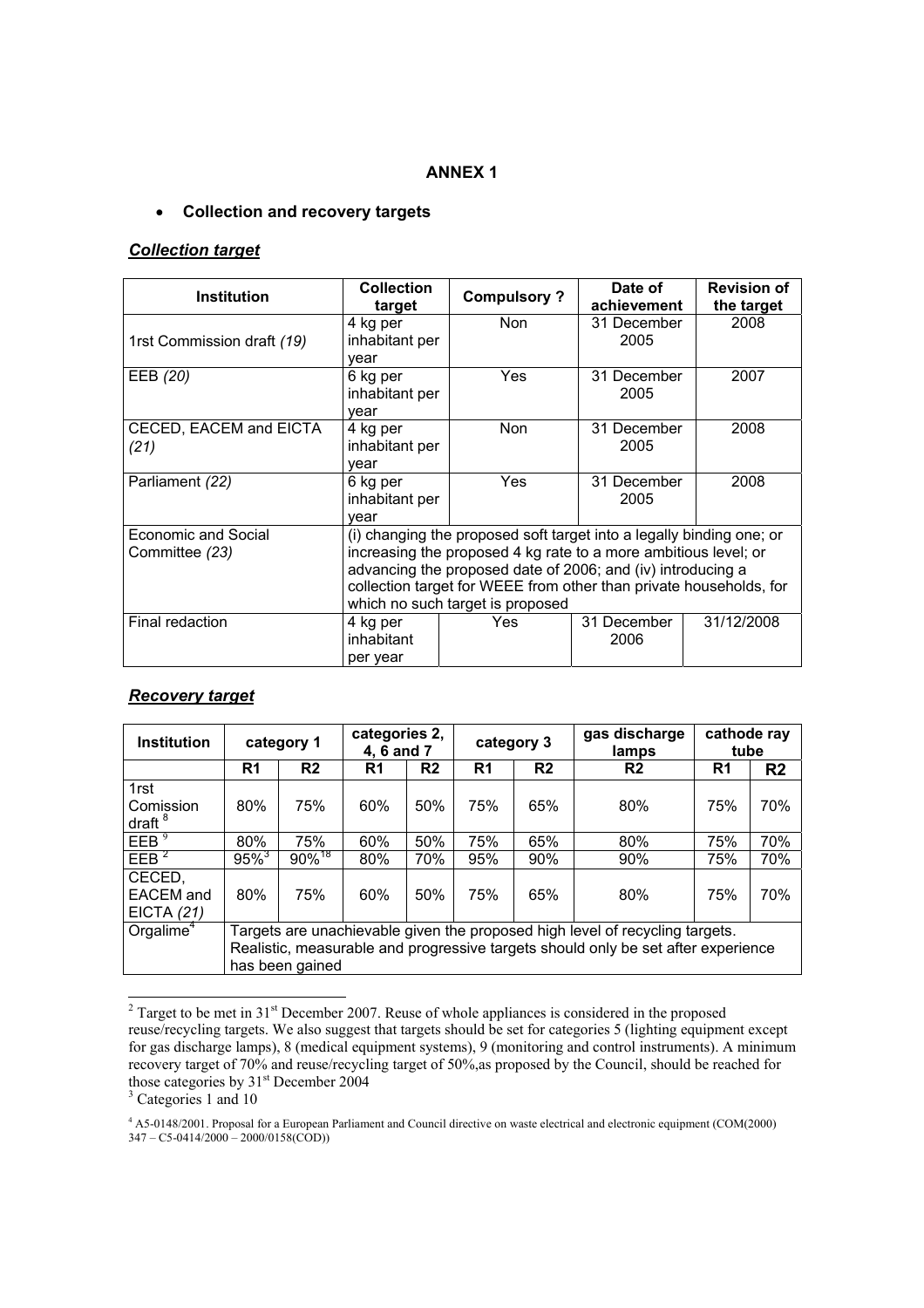| Parliament <sup>5</sup> | $90\%$ <sup>b</sup> | $85\%^{22}$ | $70\%$                                  | $60\%^{23}$ | $85\%$    | $70\%^{24}$ | 85%                                                                                            | 80%          | 75% |
|-------------------------|---------------------|-------------|-----------------------------------------|-------------|-----------|-------------|------------------------------------------------------------------------------------------------|--------------|-----|
| Economic                |                     |             |                                         |             |           |             | The ESC advocates ambitious targets for recovery, re-use and recycling. According to the       |              |     |
| and Social              |                     |             |                                         |             |           |             | Commission, its proposals in this respect reflect the state of the art of recyclers and do not |              |     |
| Committee               |                     |             |                                         |             |           |             | involve specific extra costs compared to the average recycling costs observed in a number of   |              |     |
| (23)                    |                     |             |                                         |             |           |             | European pilot projects. This being the case, the question arises as to why the proposed       |              |     |
|                         |                     |             |                                         |             |           |             | targets only have to be met by 2006 and why they will then remain unchanged until at least     |              |     |
|                         |                     |             |                                         |             |           |             | 2009 (possibly more ambitious targets are only foreseen for the period 'beyond 2008').         |              |     |
|                         |                     |             |                                         |             |           |             | Finally, the Committee would stress that the lack of a separate target for the re-use of WEEE  |              |     |
|                         |                     |             | weakens the proposal's re-use objective |             |           |             |                                                                                                |              |     |
| Final                   | $80^\circ$          | 75          | $70^{10}$                               | 50          | $75^{11}$ | 65          | 80                                                                                             | To be set on |     |
| redaction               |                     |             |                                         |             |           |             |                                                                                                | 31/12/008    |     |

Table 2. R1=Recovery target, R2=Re-use and recycling target

# • **Should specific reusing objectives be incorporated in WEEE directive?**

| <b>Institution</b> |                                                                                                                                                                                                                                                                                                                                                                                                                                                                                                                                                                                                                                                                                                                                                                                                                 |
|--------------------|-----------------------------------------------------------------------------------------------------------------------------------------------------------------------------------------------------------------------------------------------------------------------------------------------------------------------------------------------------------------------------------------------------------------------------------------------------------------------------------------------------------------------------------------------------------------------------------------------------------------------------------------------------------------------------------------------------------------------------------------------------------------------------------------------------------------|
| 1rst               | "re-use" of whole equipments are not considered in reuse/recycling targets.                                                                                                                                                                                                                                                                                                                                                                                                                                                                                                                                                                                                                                                                                                                                     |
| Commission         |                                                                                                                                                                                                                                                                                                                                                                                                                                                                                                                                                                                                                                                                                                                                                                                                                 |
| draft $(19)$       |                                                                                                                                                                                                                                                                                                                                                                                                                                                                                                                                                                                                                                                                                                                                                                                                                 |
| EEB (20)           | Nonetheless, the importance of promoting reuse, refurbishment of whole<br>appliances should be acknowledged. With that in mind, the reuse of whole<br>appliances should be included in the targets and reuse/recycling targets should be<br>increased. In case reuse of whole appliances is not incorporated into the targets, it<br>must be ensured that effective collection and monitoring schemes are in place, so<br>that clear priority is given to the refurbishment of whole appliances. The second-<br>hand market will thus be promoted and employment opportunities will be created,<br>benefiting the whole social economy. Examples in the UK show that the<br>reuse/refurbishment target for PCs was reached up to 90%, including the whole<br>appliances being resold or components being reused |

l

<sup>5</sup> A5-0148/2001. Proposal for a European Parliament and Council directive on waste electrical and electronic equipment (COM(2000) 347 –  $\dot{C}$ 5-0414/2000 – 2000/0158(COD)). For electrical and electronic appliances which offer significant and proven environmental benefits over conventional electrical or electronic appliances with the same or similar functions, e.g. substantially lower consumption of energy, water or other resources, or for radical innovations which allow existing applications to be developed or open up new applications, a recovery rate of 75% of appliance weight shall be laid down by the procedure referred to in Article 14(2).

<sup>6</sup> Categories 1 and 10

 $\frac{7}{1}$  For WEEE falling under categories 2, 5, 6, 7 and 9 of Annex I A, with the exception of equipment that contains cathode ray tubes  $8$  For WEEE falling under category 3 and 4 of Annex I A, with the exception of equipment that contains

cathode ray tubes

<sup>&</sup>lt;sup>9</sup> Including category 10

 $10$  Category 2, 5, 6 and 7

 $11$  Category 3 and 4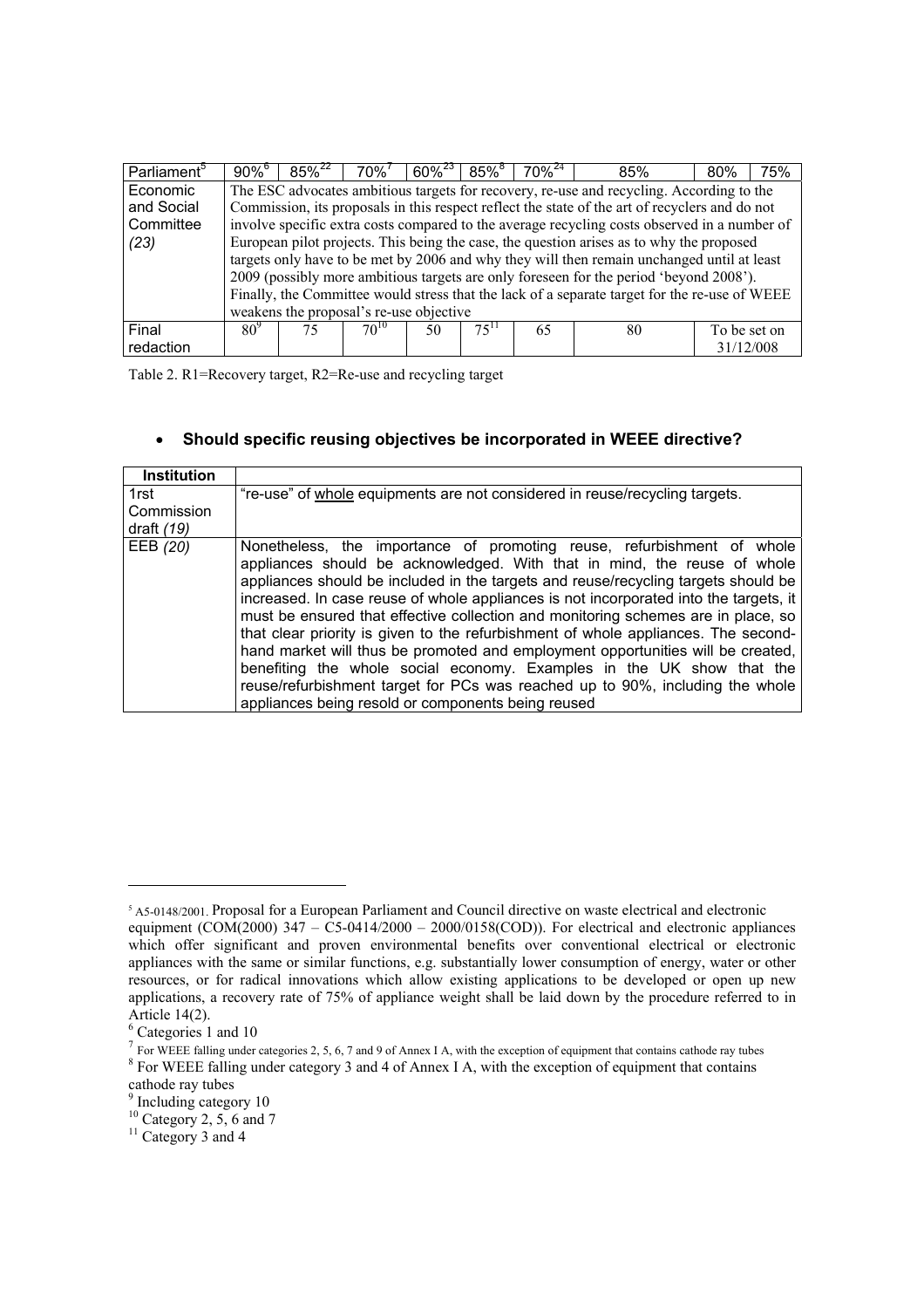| CECED $(24)$       | It is at least questionable that it is a choice for the environment to prolong the life of<br>an outdated appliance, since second hand products would certainly perform less<br>efficiently in terms of energy, water and detergent consumption than new products.<br>Indeed, some would be models which have been withdrawn from production as a<br>result of Energy Efficiency Standards.<br>Clear measures should be taken in order to avoid that uncontrolled growth in the<br>second hand market is achieved to the detriment of consumer protection and<br>safety.                                                                                                                                                                                                                                                                                                                                                                                                                           |
|--------------------|----------------------------------------------------------------------------------------------------------------------------------------------------------------------------------------------------------------------------------------------------------------------------------------------------------------------------------------------------------------------------------------------------------------------------------------------------------------------------------------------------------------------------------------------------------------------------------------------------------------------------------------------------------------------------------------------------------------------------------------------------------------------------------------------------------------------------------------------------------------------------------------------------------------------------------------------------------------------------------------------------|
|                    | Throughout the directive, provisions call upon Member States to encourage re-use,<br>establish re-use targets However, it is crystal-clear that re-use falls out of the<br>scope of the WEEE Directive, as it is distinct from waste (I).                                                                                                                                                                                                                                                                                                                                                                                                                                                                                                                                                                                                                                                                                                                                                          |
| Parliament<br>(22) | Amendments 13. Recital 13b<br>In order to ensure a high level of re-use, Member States should take measures to<br>establish an integrated and adequate network of re-use installations. The network<br>must enable waste electrical and electronic equipment suitable for re-use to be<br>separated from that which is unsuitable in one of the nearest appropriate<br>installations, prior to distribution to a treatment facility.                                                                                                                                                                                                                                                                                                                                                                                                                                                                                                                                                               |
|                    | Amendments 82 and 87. Recital 15<br>With the exception of appliances to be completely re-used, all WEEE collected<br>separately should be sent for recovery, in the course of which a high level of re-use<br>or recycling should be achieved. Priority should be given to the re-use of WEEE<br>and its components. In addition, producers should be encouraged to integrate<br>recycled material in new equipment. Recycling and re-use targets need to be<br>legally binding. Member States should further consider establishing separate<br>targets for the re-use of whole appliances and/or components, according to the<br>type of equipment, in order to promote re-use and the prevention of waste, on the<br>understanding that re-use should only be encouraged if there is no equivalent new<br>product on the market that has a clear environmental advantage in terms of<br>consumption of energy, water or other resources, use of dangerous substances or<br>a sustainable design. |
|                    | Amendment 21. Recital 20<br>(20) Information about the numbers and weight of items of electrical and electronic<br>equipment put on the market in the Community and the rates of collection,<br>recovery, re-use (including re-use of whole appliances), recycling and export of<br>WEEE is necessary to monitor the achievement of the objectives of this Directive                                                                                                                                                                                                                                                                                                                                                                                                                                                                                                                                                                                                                               |
|                    | Amendment 27. Article 3, point (d)<br>(d) 're-use' means any operation by which WEEE is used for the same purposes<br>for which it was conceived, including the continued use of WEEE, as a whole<br>appliance or as components, which is returned to collection points, distributors,<br>recyclers or manufacturers;                                                                                                                                                                                                                                                                                                                                                                                                                                                                                                                                                                                                                                                                              |
|                    | Amendment 42. Article 6, paragraph 4<br>4. The European Parliament and the Council, acting on a proposal from the<br>Commission, shall establish targets for recovery, re-use (of whole appliances or<br>components) and recycling of all categories in Annex IA for the years beyond<br>2008. This shall be done taking into account environmental benefits of electrical<br>and electronic equipment in use, such as improved resource efficiency due to<br>materials and technology development. Technical progress in re-use, recovery and<br>recycling, products and materials, and the experience gained by the Member<br>States and the industry, shall also be taken into account.                                                                                                                                                                                                                                                                                                         |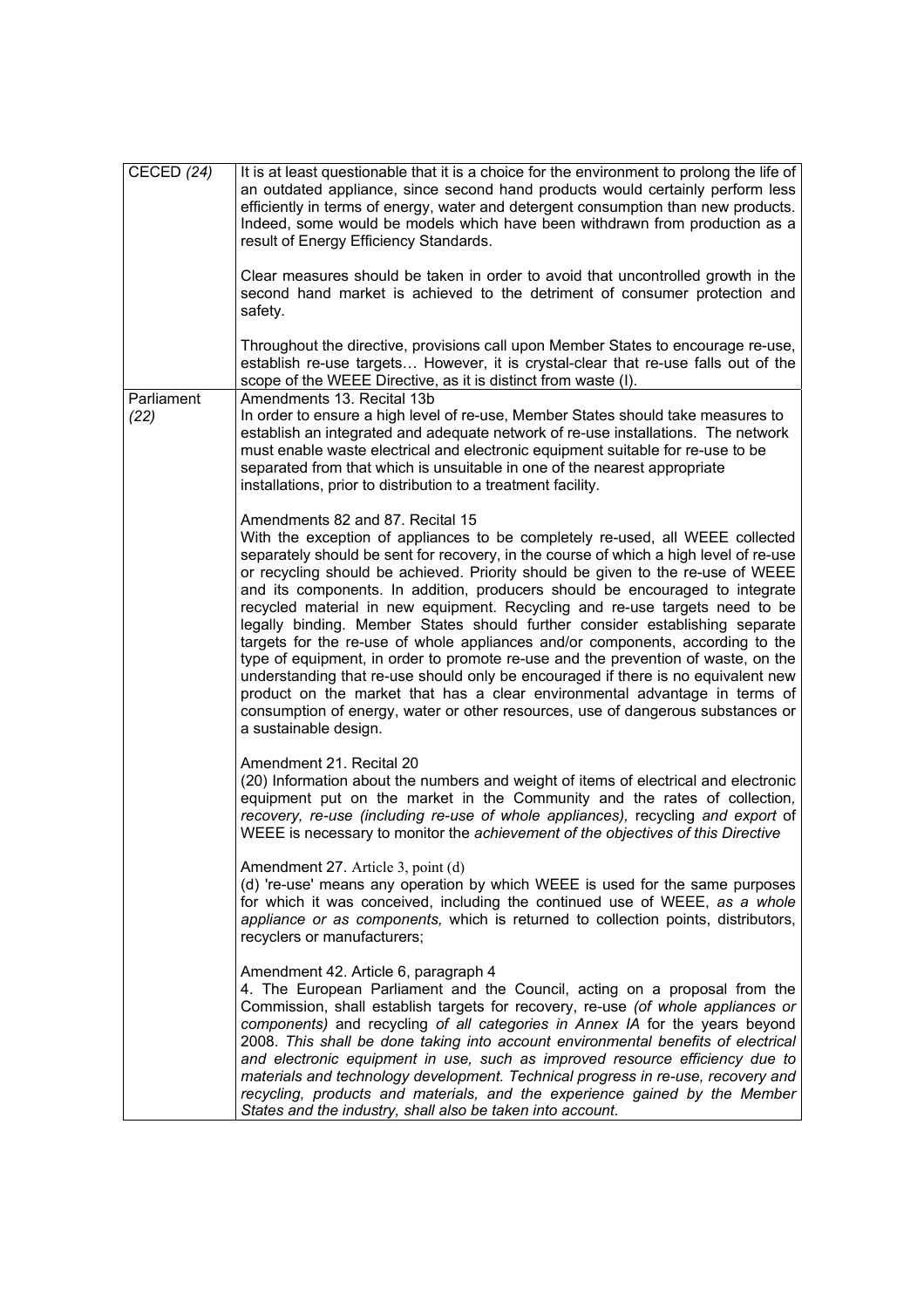| Economic and<br>Social<br>Committee<br>(23) | Article 6 - 3.4.1.  Finally, the Committee would stress that the lack of a separate<br>target for the re-use of WEEE weakens the proposal's re-use objective.                                  |
|---------------------------------------------|------------------------------------------------------------------------------------------------------------------------------------------------------------------------------------------------|
|                                             | Final redaction   Re-use: use of WEEE or its components for the purpose for which it was designed.<br>Until December 31 <sup>st</sup> 2008, appliances that are re-used will not be taken into |
|                                             | account for the calculation of the category-specific targets.                                                                                                                                  |

## • **Should collection include household collection? Should producers just pay collection from collection points onwards?**

| Institution       | <b>Position</b>                                                                                                                                                           |
|-------------------|---------------------------------------------------------------------------------------------------------------------------------------------------------------------------|
| 1rst              | Member States shall ensure that, five years after the entry into force of this                                                                                            |
| Commission        | Directive, producers provide for the financing of the collection of WEEE from                                                                                             |
| draft $(19)$      | private households deposited at collection facilities, set up under Article 4(1), as<br>well as of the treatment, recovery and environmentally sound disposal of WEEE.    |
| EEB (20)          | Financial responsibility for collection from private households must be re-included                                                                                       |
|                   | within producer responsibility.                                                                                                                                           |
| CECED,            | The proposal to allow Member States to require producers to pay for collection of                                                                                         |
| <b>EACEM</b> and  | waste from households is unacceptable. This would double industry's take-back                                                                                             |
| <b>EICTA (25)</b> | costs (where fully applied), which would in turn have to be passed on in higher                                                                                           |
|                   | prices to consumers - who already pay local taxes for waste collection, in most<br>cases! Furthermore, producers in some Member States would be required to carry         |
|                   | much higher costs than in others, which is likely to lead to market distortions.                                                                                          |
|                   | Industry agrees to finance take-back of waste electrical and electronic equipment                                                                                         |
|                   | from collection points but not to pay for household collection, which should remain                                                                                       |
|                   | the responsibility of local authorities                                                                                                                                   |
| Parliament        | The costs of collection, treatment and environmentally sound disposal shall be                                                                                            |
| (22)              | internalised within the product price.                                                                                                                                    |
|                   | Member States shall ensure that by [30 months after this Directive comes into                                                                                             |
|                   | force] systems are set up so that final holders and distributors can return WEEE                                                                                          |
|                   | from private households free of charge. The systems may involve both the                                                                                                  |
|                   | collection of waste from private households and the establishment of collection                                                                                           |
|                   | points. Member States shall ensure by that date the availability and accessibility of<br>the necessary collection facilities, taking into account the population density. |
| Final redaction   | 1. Member States shall ensure that, by  [thirty months after entry into force of this                                                                                     |
|                   | Directive], each producer provide at least for the financing of the collection, the                                                                                       |
|                   | treatment, recovery and environmentally sound disposal of WEEE from private                                                                                               |
|                   | households deposited at collection facilities, set under Article 5(2), onwards.                                                                                           |
|                   | 2. For products put on the market later than  [thirty months after entry into force                                                                                       |
|                   | of this Directive], each producer is responsible for financing the operations referred                                                                                    |
|                   | to in paragraph 1 related to the waste form his own products. The producer can                                                                                            |
|                   | choose to fulfil this obligation either individually or by joining a collective scheme.                                                                                   |
|                   | The costs of collection, treatment and environmentally sound disposal shall not be                                                                                        |
|                   | shown separately to purchasers at the time of sale of new products.                                                                                                       |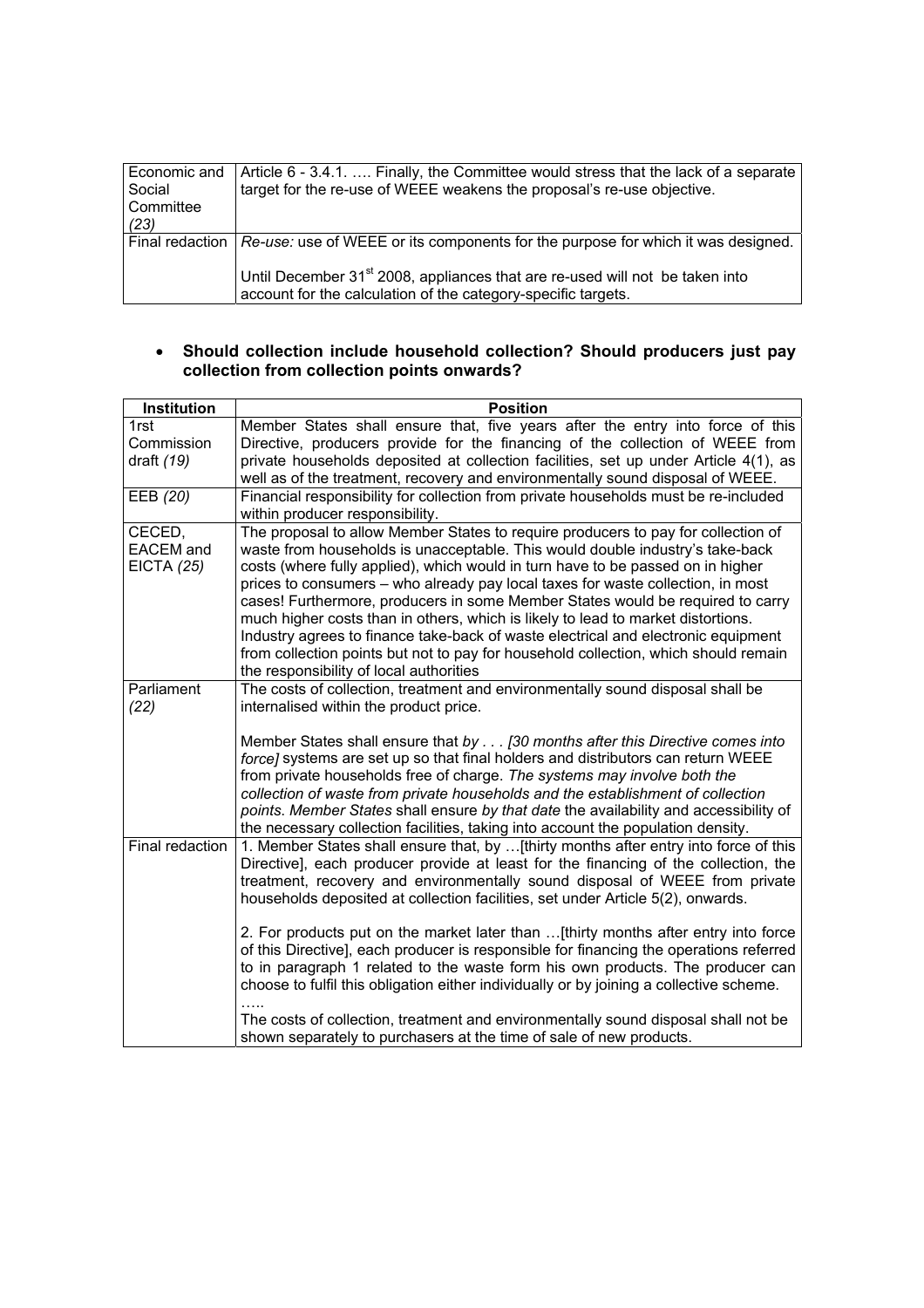• **Who should pay for the collection and treatment of electric and electronic equipment introduced previously to the approval of the directive (i.e. the socalled "historical waste")? Should producers be allowed to introduce a visible fee to finance historical waste?**

| Institution                | <b>Position</b>                                                                                                                                                             |
|----------------------------|-----------------------------------------------------------------------------------------------------------------------------------------------------------------------------|
| 1rst                       | The responsibility for the financing of the management of waste from products put                                                                                           |
| Commission                 | on the market before the expiry of the period referred to in paragraph 2 -5 years -                                                                                         |
| draft $(19)$               | ("historical waste") shall be shared by all existing producers. Where a producer                                                                                            |
|                            | who opts for an individual system cannot prove that he is discharging his                                                                                                   |
|                            | responsibility with respect to a fair share of the historical waste, he shall contribute                                                                                    |
|                            | to the financing of an alternative system.                                                                                                                                  |
| EEB (20)                   | Collective financial producer responsibility for historical waste to come into force                                                                                        |
|                            | three years at the latest after adoption of the directive.                                                                                                                  |
|                            |                                                                                                                                                                             |
|                            | Whether a fixed and visible fee may be allowed for historical waste – which will be<br>dealt with through a collective model – needs to be further investigated. As a first |
|                            | opinion, considering that historical waste is already on the market and that no                                                                                             |
|                            | improvement can be made in terms of design, implementation of a fixed visible fee                                                                                           |
|                            | may be justified. On the other hand, it could also be regarded as a disincentive for                                                                                        |
|                            | further improvement in the recycling/recovery techniques and also the logistics and                                                                                         |
|                            | organisation of the management of WEEE.                                                                                                                                     |
|                            |                                                                                                                                                                             |
|                            | Although a visible fee 'dedicated to the recovery of historical waste' could be seen                                                                                        |
|                            | as an 'educational exercise' for consumers, in the sense that 'we are paying an                                                                                             |
|                            | amount for the protection of the environment', it is likely to be regarded as an extra                                                                                      |
|                            | charge to the price. Since consumers can do little about the design of electronics,                                                                                         |
|                            | the effect on that is negative rather than positive. A visible fee would only add to                                                                                        |
|                            | the taxes that consumers are already paying for their waste through local taxes                                                                                             |
| CECED,<br><b>EACEM</b> and | The requirement that take-back costs should be internalised in the product price<br>should not be applied to waste from products sold before the Directive is               |
| <b>EICTA (25)</b>          | implemented (so-called "historical" waste). This issue needs clarification, as the                                                                                          |
|                            | current proposed amendment is ambiguous. (WEEE Art. 7 - Financing)                                                                                                          |
| Orgalime (26)              | Retroactive legislation is not allowed in a number of member states. It is also                                                                                             |
|                            | evident that future design of products can have no impact on historical products.                                                                                           |
|                            | Industry offers feasible solutions for dealing with historical waste on a voluntary                                                                                         |
|                            | basis on condition that appropriate financing is secured.                                                                                                                   |
|                            |                                                                                                                                                                             |
|                            | The current Commission proposal tries to address the issue of historical waste by                                                                                           |
|                            | providing for a five year delay period before giving financial responsibility to                                                                                            |
|                            | manufacturers. In view of the scope of products involved / the average useful life is                                                                                       |
|                            | a 5 to 10 years for ICT products, 8 to 16 years for consumer electronics and 10 to<br>20 years for household appliances-the delay period of five years is intended to       |
|                            | address only products with a short life cycle, and therefore would be inadequate for                                                                                        |
|                            | most products covered by the proposal.                                                                                                                                      |
| Parliament                 | Amendment 17 . Recital 17 a (new)                                                                                                                                           |
| (22)                       | The responsibility for the financing of the management of historical waste should                                                                                           |
|                            | be shared collectively by all producers existing at the time the costs arose in                                                                                             |
|                            | proportion to their respective share of the market by type of equipment. Member                                                                                             |
|                            | States should ensure that, for a transitional period based on the average life of                                                                                           |
|                            | equipment, but for no longer than ten years after the entry into force of this                                                                                              |
|                            | Directive, producers are allowed to show users the cost of collecting, treating and                                                                                         |
|                            | disposing in an environmentally sound way of historical waste on a voluntary basis                                                                                          |
|                            | at the point of sale of new products. Manufacturers making use of this provision                                                                                            |
|                            | must ensure that the costs mentioned represent the actual costs incurred.                                                                                                   |